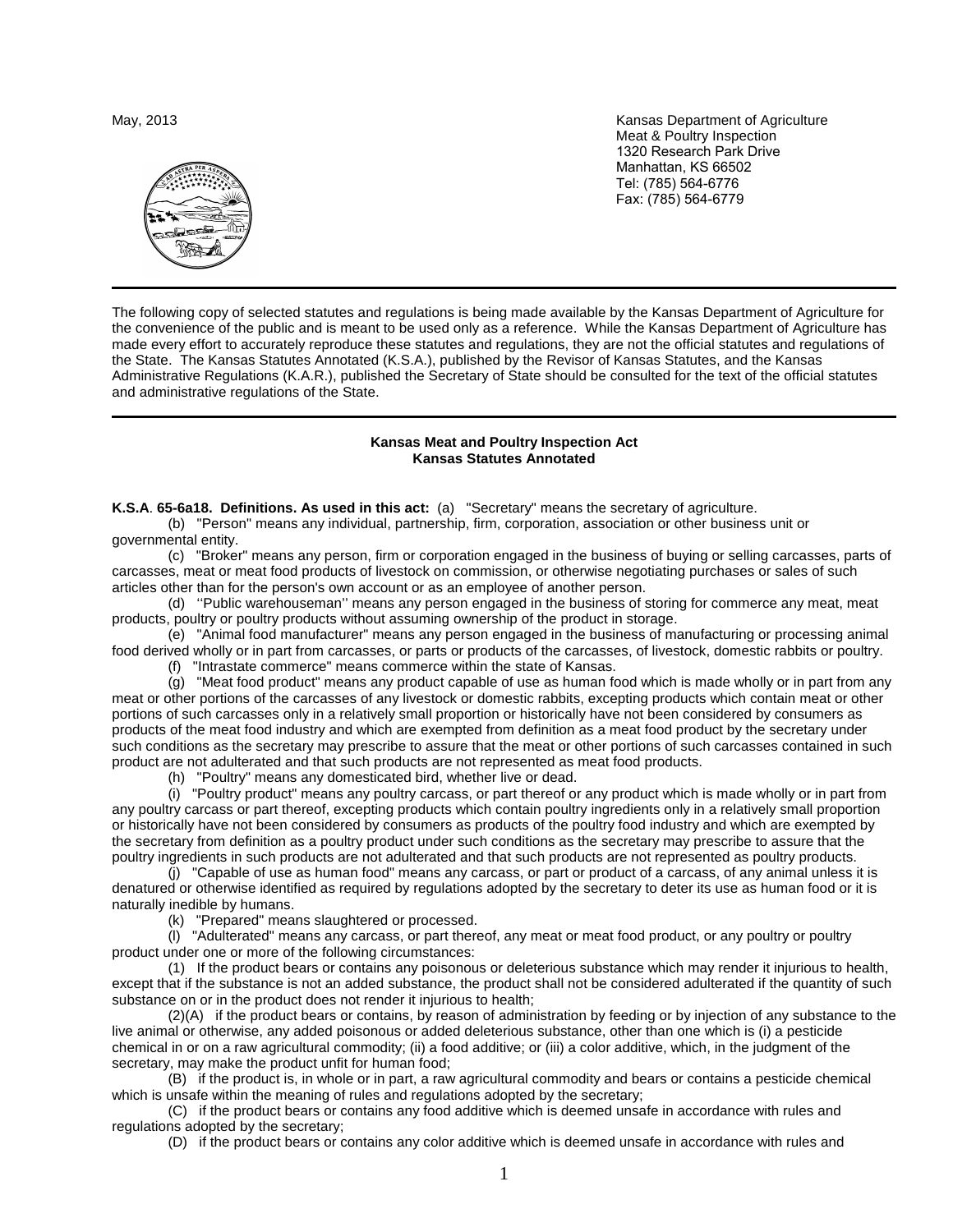regulations adopted by the secretary; or

(E) any such product which is not adulterated under subsection (l)(2)(B), (l)(2)(C) or (l)(2)(D) shall nevertheless be deemed adulterated if the use of the pesticide chemical, the food additive or the color additive on or in such product is prohibited by rules and regulations of the secretary in establishments at which inspection is maintained under this act;

(3) if the product consists, in whole or in part, of any filthy, putrid or decomposed substance or is for any other reason unsound, unhealthful, unwholesome or otherwise unfit for human food;

(4) if the product has been prepared, packed or held under insanitary conditions whereby it may have become contaminated with filth or whereby it may have been rendered injurious to health;

(5) if the product is, in whole or in part, the product of an animal which has died otherwise than by slaughter;

(6) if the container for the product is composed, in whole or in part, of any poisonous or deleterious substance which may render the contents injurious to health;

(7) if the product has been intentionally subjected to radiation, unless the use of the radiation was in conformity with a regulation or exemption in effect pursuant to rules and regulations adopted by the secretary;

(8) (A) if any valuable constituent on or in the product has been, in whole or in part, omitted or abstracted therefrom;

(B) if any substance has been extracted and substitution made therefor, in whole or in part, or if any damage to, or inferiority of, the product has been concealed in any manner; or

(C) if any substance has been added to such product, or if any substance has been mixed or packed therewith, so as (i) to increase the bulk or weight of the product (ii) to reduce the quality or strength of the product or (iii) to make the product appear better or of greater value than it is, except that this provision does not apply to any cured or smoked pork product by reason of its containing added water; or

(9) if the product is a margarine containing animal fat and if any of the raw material used therein consisted, in whole or in part, of any filthy, putrid or decomposed substance.

(m) "Misbranded" means any carcass, part thereof, meat or meat food product, or poultry or poultry product, under any one or more of the following circumstances:

(1) If the labeling on the product or product container is false or misleading in any particular;

(2) if the product is offered for sale under the name of another food;

 $(3)$  if the product is an imitation of another food, unless its label bears, in type of uniform size and prominence, the word "imitation" and immediately thereafter, the name of the food imitated;

(4) if the container on the product is so made, formed or filled as to be misleading;

(5) if the product is in a package or other container, unless it bears a label showing (A) the name and place of business of the manufacturer, packer or distributor and (B) an accurate statement of the quantity of the contents in terms of weight, measure or numerical count; under subsection (m)(5)(A), reasonable variations may be permitted and exemptions as to small packages may be established by rules and regulations adopted by the secretary;

(6) if any word, statement or other information, which is required by or under authority of this act to appear on the label or other labeling for the product, is not prominently placed thereon with such conspicuousness (as compared with other words, statements, designs or devices in the labeling) and in such terms as to render it likely to be read and understood by the ordinary individual under customary conditions of purchase and use;

(7) if the product purports to be, or is represented to be, a food for which a definition and standard of identity or composition has been prescribed by rules and regulations of the secretary, unless (A) it conforms to such definition and standard and (B) the label thereon bears the name of the food specified in the definition and standard, and insofar as may be required by such rules and regulations, the common names of optional ingredients (other than spices, flavoring and coloring) present in such food;

(8) if the product purports to be, or is represented to be, a food for which a standard of fill of container has been prescribed by rules and regulations of the secretary and if such product falls below the standard of fill of container applicable thereto, unless its label bears, in such manner and form as such rules and regulations specify, a statement that it falls below such standard;

(9) if the product is not subject to subsection  $(m)(7)$ , unless its label bears (A) the common or usual name of the food, if there is any, and (B) in case it is fabricated from two or more ingredients, the common or usual name of each such ingredient, except that spices, flavorings and colorings, when authorized by the secretary, may be designated as spices, flavorings and colorings without naming each; to the extent that compliance with the requirements of clause (B) of this provision is impracticable or results in deception or unfair competition, exemptions shall be established by rules and regulations adopted by the secretary;

(10) if the product purports to be, or is represented to be, for special dietary uses, unless its label bears such information concerning its vitamin, mineral and other dietary properties as the secretary, after consultation with the secretary of agriculture of the United States, determines to be, and by rules and regulations adopted by the secretary are prescribed to be, necessary in order to fully inform a purchaser as to its value for such uses;

(11) if the product bears or contains any artificial flavoring, artificial coloring or chemical preservative, unless it bears labeling stating that fact; to the extent that compliance with the requirements of this provision is impracticable, exemptions shall be established by rules and regulations adopted by the secretary; or

(12) if the product fails to bear directly thereon, or on the product container, as the secretary may prescribe by rules and regulations, the inspection legend unrestricted by any of the foregoing and such other information as the secretary may require in such rules and regulations to assure that the product will not have any false or misleading labeling and that the public will be informed of the manner of handling required to maintain the product in a wholesome condition.

(n) "Label" means a display of written, printed or graphic matter upon the immediate container (not including package liners) of any article.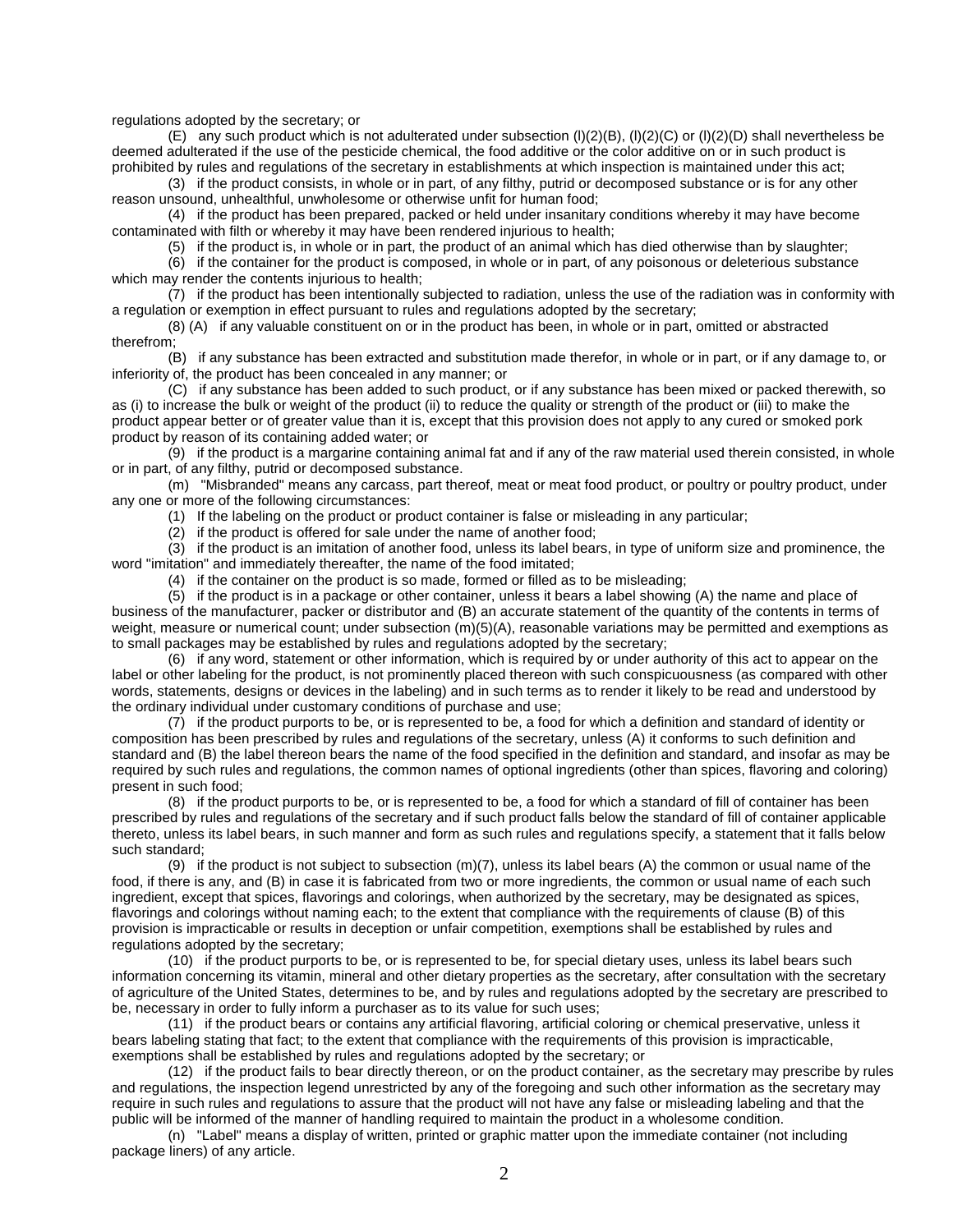(o) "Labeling" means all labels and other written, printed or graphic matter (1) upon any article or any of its containers or wrappers or (2) accompanying the article.

(p) "Federal meat inspection act" means the act so entitled, approved March 4, 1907, (21 U.S.C.A. 601 et seq., 34 Stat. 1260) as amended by the federal wholesome meat act (8 Stat. 584).

(q) "Federal food, drug and cosmetic act" means the act so entitled, approved June 25, 1938, (21 U.S.C.A. 301 et seq., 52 Stat. 1040) amendments thereto.

(r) "Federal poultry products inspection act" means the act so entitled, approved August 28, 1957, (21 U.S.C.A. 451 et seq., 71 Stat. 441) as amended by the federal wholesome poultry products act (82 Stat. 791).

(s) "Pesticide chemical," "food additive," "color additive" and "raw agricultural commodity" have the meanings for purposes of this act as ascribed thereto under K.S.A. 65-656 and amendments thereto.

(t) "Official mark" means the official inspection legend or any other symbol prescribed by rules and regulations of the secretary to identify the status of any article or animal under this act.

(u) "Official inspection legend" means any symbol prescribed by rules and regulations of the secretary showing that an article was inspected and passed in accordance with this act.

(v) "Official certificate" means any certificate prescribed by rules and regulations of the secretary for issuance by an inspector or other person performing official functions under this act.

(w) "Official device" means any device prescribed or authorized by the secretary for use in applying any official mark.

(x) "Slaughter facility" means any facility or section thereof which carries on the slaughter and dressing of animals.

(y) "Processing facility" means any facility or section thereof that packs, cans, salts, renders, bones, cuts up or otherwise manufactures meat or poultry into meat food products or poultry products.

(z) "Buffalo" means the American buffalo or bison (Bos, Bison bison or Bison americanus).

(aa) "Livestock" means cattle, buffaloes, sheep, swine, goats, domesticated deer, all creatures of the ratite family that are not indigenous to this state, including but not limited to ostriches, emus and rheas or horses, mules or other equines. Livestock shall not include buffalo or domesticated deer slaughtered for sport or recreational purpose.

(bb) ''Wholesaler'' means any person engaged in the distribution of inspected and passed meat, meat products, poultry or poultry products. Wholesalers may not further process or repackage product.

(cc) ''Humane slaughter act'' means K.S.A. 47-1401 et seq., and amendments thereto, and rules and regulations adopted thereunder.

(dd) "Domesticated deer" means any member of the family cervidae which was legally obtained and is being sold or raised in a confined area for breeding stock; for any carcass, skin or part of such animal; for exhibition; or for companionship.

**History:** L. 1969, ch. 296, § 1; L. 1981, ch. 243, § 1; L. 1985, ch. 211, § 1; L. 1986, ch. 232, § 1; L. 1993, ch. 143, § 9; L. 1994, ch. 79, § 9; L. 2003, ch. 118, § 3; L. 2004, ch. 101, § 89; July 1; L. 2012, ch. 145, sec. 28, July 1.

**K.S.A. 65-6a19. Cooperation with U.S. department of agriculture.** The secretary of agriculture is hereby authorized to cooperate with the United States department of agriculture in the enforcement of this act and the federal meat and poultry inspection acts.

**K.S.A. 65-6a20. Inspection of livestock, rabbits and poultry before slaughter; separate slaughter for diseased;** 

**inspection of carcasses.** (a) For the purpose of preventing the use in intrastate commerce of meat and meat food products and poultry and poultry products which are adulterated, the secretary shall make an examination and

inspection, by inspectors appointed for such purpose, of all livestock, domestic rabbits and poultry before such livestock, domestic rabbits and poultry are allowed to enter into any slaughtering, processing or similar establishment in this state in which slaughtering and preparation of meat or meat food products or poultry and poultry products of such animals are conducted for intrastate commerce. All livestock, domestic rabbits and poultry found on such inspection to show symptoms of disease shall be set apart and slaughtered separately from all other livestock, domestic rabbits and poultry. When slaughtered as provided in this section, the carcasses of such livestock, domestic rabbits or poultry shall be subject to a careful examination and inspection as provided by the rules and regulations adopted by the secretary.

(b) For the purpose of preventing the inhumane slaughtering or in humane handling in connection with slaughter of livestock, domestic rabbits or poultry, the secretary shall cause to be made, by inspectors appointed for that purpose, an examination and inspection of the method by which livestock, domestic rabbits or poultry are slaughtered and handled in connection with slaughter in establishments registered or required to be registered under this act.

(c) The secretary may prescribe rules and regulations for the implementation of this section.

**History:** L. 1969, ch. 296, § 3; L. 1985, ch. 211, § 2; L. 2004, ch. 101, § 195; July 1; L. 2012, ch. 145, sec. 29, July 1.

## **K.S.A. 65-6a21. Post-mortem inspection of carcasses capable of use as human food; marking or labeling;**

**destruction of adulterated carcasses for food purposes; removal of inspectors for failure to destroy.** For the purposes of the Kansas meat and poultry inspection act, the secretary shall cause to be made, by inspectors appointed therefor, a postmortem examination and inspection of the carcasses and parts thereof of all livestock, domestic rabbits and poultry which are capable of use as human food and which are to be prepared at any slaughtering, canning, salting, packing or similar establishment in this state in which such articles are prepared for intrastate commerce. The carcasses and parts thereof of all such animals found to be not adulterated shall be marked, stamped, tagged or labeled as "inspected and passed." The inspectors shall label, mark, stamp or tag as "inspected and condemned" all carcasses and parts thereof animals found to be adulterated. All carcasses and parts thereof thus inspected and condemned shall be destroyed for food purposes by the establishment in the presence of an inspector, and the secretary may remove inspectors from any such establishment which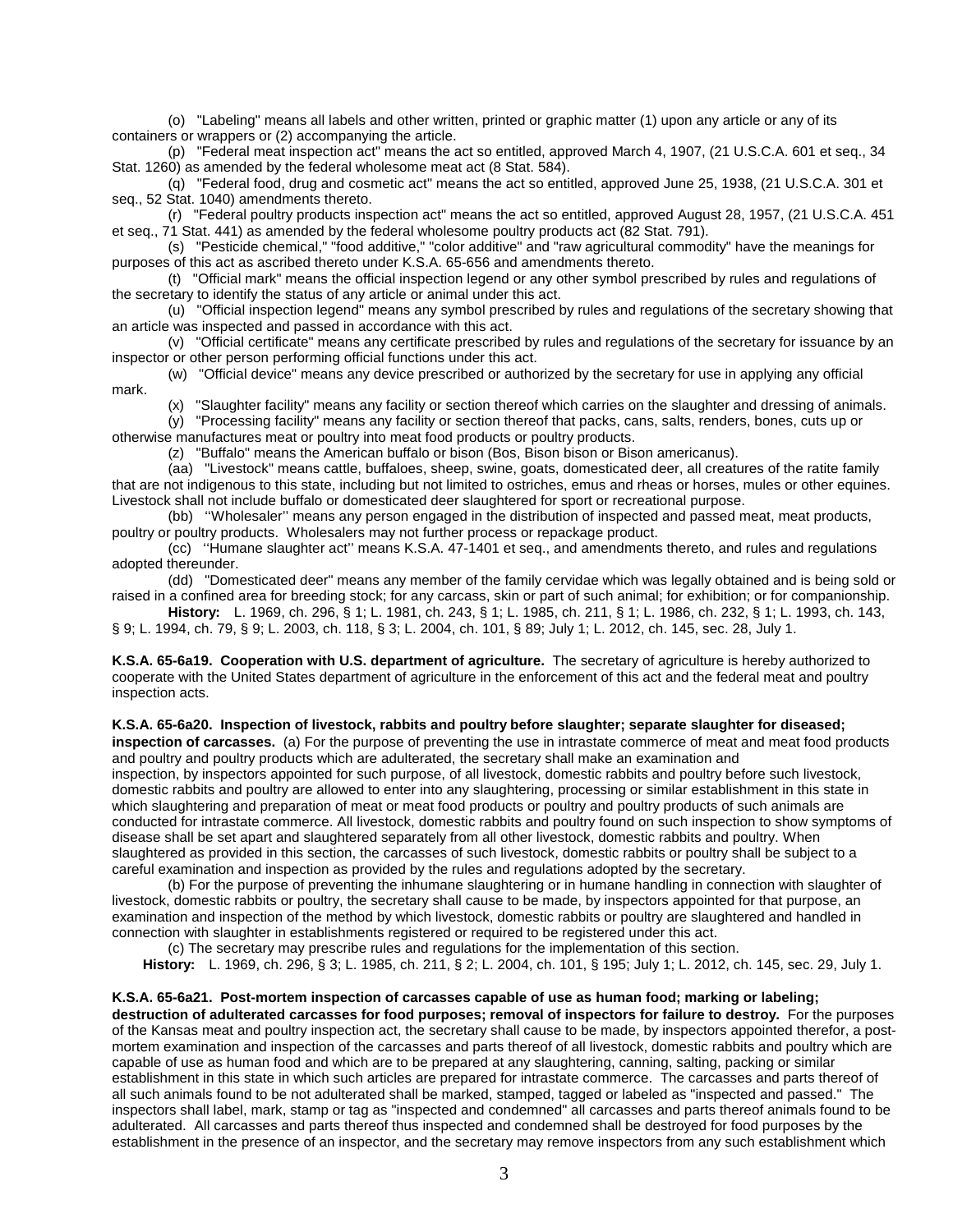fails to so destroy any such condemned carcass or part thereof. After the first inspection and when they deem it necessary, the inspectors shall reinspect such carcasses or parts thereof to determine whether since the first inspection such carcasses or parts thereof have become adulterated. If any carcass or any part thereof, upon examination and inspection subsequent to the first examination and inspection, is found to be adulterated, it shall be destroyed for food purposes by the establishment in the presence of an inspector. The secretary may remove inspectors from any establishment which fails to so destroy any such condemned carcass or part thereof.

**K.S.A. 65-6a22. Inspection of carcasses prior to entry into department for processing; inspection of meat and poultry food products returned to slaughtering or processing establishment; limitation of entry of carcasses and products.** The provisions of K.S.A. 65-6a21 and amendments thereto shall apply to all carcasses or parts of carcasses of livestock, domestic rabbits and poultry, or the meat or meat products or poultry or poultry products thereof, which are capable of use as human food and which may be brought into any slaughtering, canning, salting, packing or similar establishment where inspection under this act is maintained. The examination and inspection shall be conducted before such carcasses or parts thereof shall be allowed to enter into any department wherein the same are to be treated and prepared for meat food products or poultry food products. The provisions of K.S.A. 65-6a21 and amendments thereto shall also apply to all such products which, after having been issued from any such slaughtering, canning, salting, packing or similar establishment, are returned to the same or to any similar establishment where such inspection is maintained. The secretary may limit the entry of carcasses, parts of carcasses, meat and meat products, poultry and poultry products and other materials into any establishment at which inspection under this act is maintained under such conditions as the secretary may prescribe to assure that allowing the entry of such articles into such inspected establishments will be consistent with the purposes of this act.

**K.S.A. 65-6a23. Inspection of meat and poultry food products; inspectors ingress and egress; marking or labeling of products; destruction of adulterated products; removal of inspectors.** For the purposes hereinbefore set forth the secretary shall cause to be made by inspectors appointed for that purpose an examination and inspection of all meat food products and poultry products prepared in any slaughtering, canning, salting, packing or similar establishment, where such articles are prepared for intrastate commerce, and for the purposes of any examination and inspection said inspectors shall, upon showing proper credentials, have free ingress and egress into any part of any establishment regulated by this act; and said inspectors shall mark, stamp, tag or label as "Kansas inspected and passed" all such products found to be not adulterated; and said inspectors shall label, mark, stamp or tag as "Kansas inspected and condemned" all such products found adulterated, and all such condemned meat food products and poultry products shall be destroyed for food purposes, as hereinbefore provided, and the secretary may remove inspectors from any establishment which fails to so destroy such condemned meat food products and poultry products.

**K.S.A. 65-6a24. Packaged meat and poultry products; labeling and container standards; violations, procedure;** 

**hearing; judicial review.** (a) When any meat or meat food product, or poultry or poultry product prepared for intrastate commerce which has been inspected and marked "Kansas inspected and passed" shall be placed or packed in any can, pot, tin, canvas or other receptacle or covering in any establishment where inspection under the provisions of this act is maintained, the person preparing said product shall cause a label to be attached to said can, pot, tin, canvas or other receptacle or covering, under supervision of an inspector, which label shall state that the contents thereof have been "Kansas inspected and passed" under the provisions of this act, and no inspection or examination of meat or meat food products or poultry or poultry products deposited or inclosed in cans, tins, pots, canvas or other receptacle or covering in any establishment where inspection under the provisions of this act is maintained shall be deemed to be complete until such meat or meat food products or poultry or poultry products have been sealed or inclosed in said can, tin, pot, canvas or other receptacle or covering under the supervision of an inspector.

(b) All carcasses, parts of carcasses, meat and meat food products, poultry and poultry products, inspected at any establishment under the authority of this act and found to be not adulterated, shall at the time they leave the establishment bear, in distinctly legible form, directly thereon or on their containers, as the secretary may require, the information required under K.S.A. 65-6a18 (m).

(c) The secretary, whenever he determines such action is necessary for the protection of the public, may prescribe:

(1) The style and sizes of type to be used with respect to material required to be incorporated in labeling to avoid false or misleading labeling of any meat or meat products, poultry or poultry products;

(2) definitions and standards of identity or composition for articles subject to this act and standards of fill of container for such articles shall be adopted by the secretary of agriculture in the manner provided by law.

(d) No article subject to this act shall be sold or offered for sale by any person in intrastate commerce, under any name or other marking or labeling which is false or misleading, or in any container of a misleading form or size, but established trade names and other marking and labeling and containers which are not false or misleading and which are approved by the secretary, are permitted.

(e) If the secretary has reason to believe that any marking or labeling or the size or form of any container in use or proposed for use with respect to any article subject to this act is false or misleading in any particular, the secretary may order that such use be withheld unless the marking, labeling or container is modified in such manner as the secretary prescribes so that it will not be false or misleading. If the person using or proposing to use the marking, labeling or container does not accept the determination of the secretary, such person may request a hearing, but the use of the marking, labeling or container shall, if the secretary so directs, be withheld pending hearing and final determination by the secretary. Hearings under this subsection shall be conducted in accordance with the provisions of the Kansas administrative procedure act.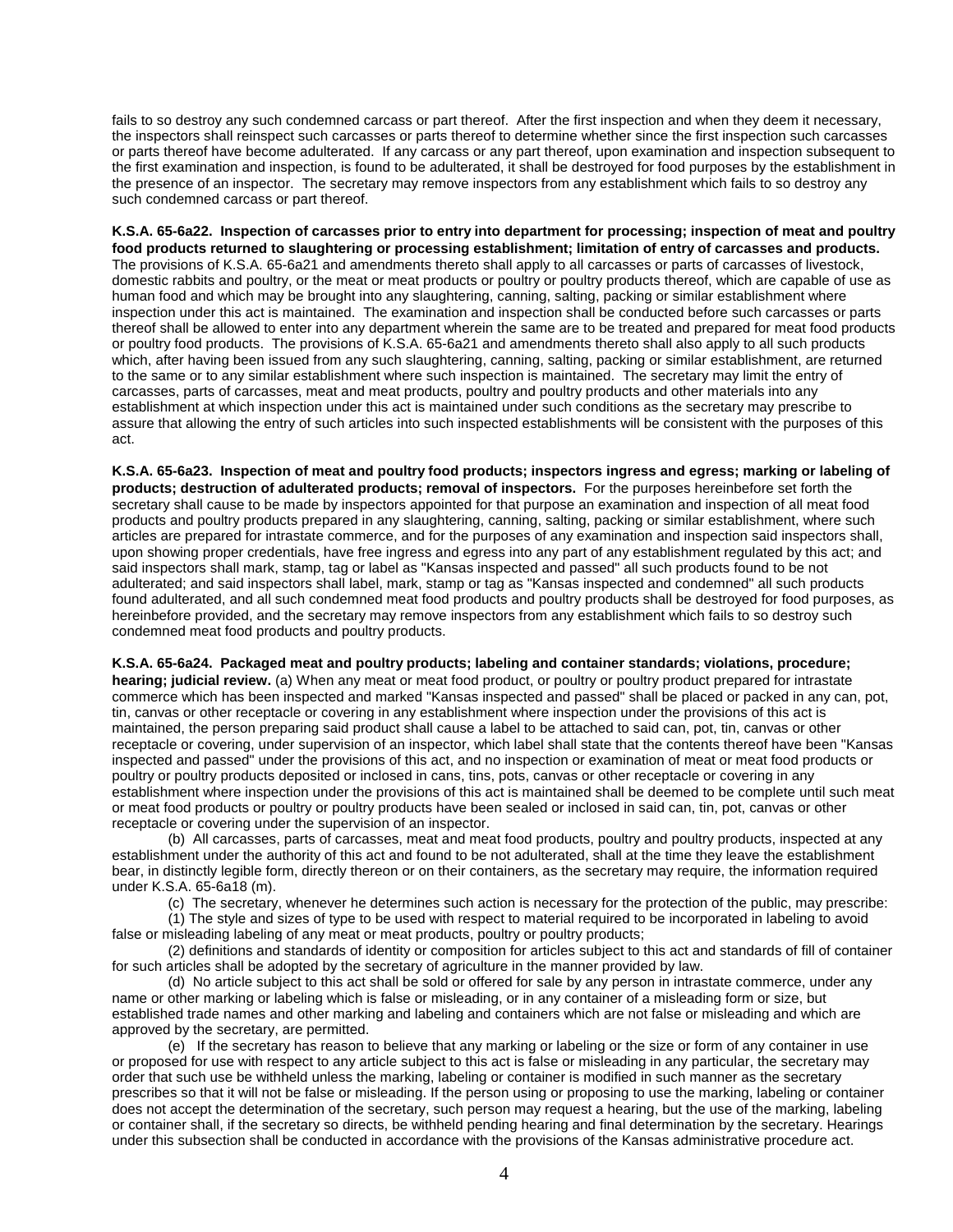(f) Any action of the secretary pursuant to this section is subject to review in accordance with the Kansas judicial review act.

**History:** L. 1969, ch. 296, § 7; L. 1986, ch. 318, § 88; L. 1988, ch. 356, § 189; L. 2004, ch. 101, § 91; July 1; amended 2010.

**K.S.A. 65-6a25. Sanitary conditions of establishments; sanitation rules and regulations; adulterated meat, poultry or products.** The secretary shall cause to be made, by veterinarians or by other competent inspectors, such inspection of all slaughtering, canning, salting, packing or similar establishments in which livestock, domestic rabbits or poultry are slaughtered and in which the meat and meat food products and poultry and poultry products thereof are prepared for intrastate commerce as may be necessary to become informed concerning the sanitary conditions of the establishment and to prescribe the rules and regulations of sanitation under which such establishments shall be maintained. Where the sanitary conditions of any such establishments are such that the meat or meat food products or poultry or poultry products are rendered adulterated, the secretary shall refuse to allow the meat or meat products or poultry or poultry products to be labeled, marked, stamped or tagged as "Kansas inspected and passed."

**K.S.A. 65-6a26. Inspection during both day and nighttime operation; inspection fee schedule; overtime payment.** The secretary shall cause an examination and inspection of all livestock, domestic rabbits and poultry, and the food products thereof, which are slaughtered and prepared in establishments for the purposes of intrastate commerce, to be made during the nighttime as well as during the daytime when such slaughtering or the preparation of such food products is conducted during the nighttime. The secretary of agriculture shall by rule and regulation establish a schedule of fees to be charged against establishments for inspections made other than during regularly scheduled inspection periods and for all costs incurred in paying overtime to inspectors required for the inspection of such establishments.

**K.S.A. 65-6a27. Violations of act.** (a) It shall be a violation of this act for any person:

(1) To slaughter any livestock, domestic rabbits or poultry, except in compliance with this act;

(2) to prepare any meat, meat food product, poultry or poultry product which is capable of use as human food, at any establishment preparing such products, except in compliance with the requirements of this act;

(3) to do, with respect to any meat, meat food product, poultry or poultry product which is capable of use as human food, any act, while being distributed or transported or while being held for sale after such distribution or transportation, which has the effect of causing such products to be adulterated or misbranded; or

(4) to engage in a business specified in subsection (a) of K.S.A. 65-6a34 and amendments thereto or engage in business or operate a packing house, sausage plant, poultry packing plant, slaughterhouse or poultry dressing plant unless such person is currently registered with the secretary in accordance with the provisions of K.S.A. 65-6a34 and amendments thereto and has paid the fees required for the current calendar year as required by that section.

(b) It shall be a violation of this act for any person to sell, offer or expose for sale or to distribute or transport:

(1) Any carcass or part thereof which is capable of use as human food, or any meat, meat food product, poultry or poultry product which is adulterated or misbranded; or

(2) any carcass or part thereof which is capable of use as human food, or any meat, meat food product, poultry or poultry product, which is required to be inspected under the provisions of this act, unless such products have been so inspected and passed.

**K.S.A. 65-6a28. Acts involving official marks, labels and certificates of simulation thereof prohibited.** (a) No brand manufacturer, printer or other person shall cast, print, lithograph or otherwise make any device containing any official mark or simulation thereof, or any label bearing any such mark or simulation, or any form of official certificate or simulation thereof, except as authorized by the secretary.

(b) No person shall:

(1) forge any official device, mark or certificate;

(2) without authorization from the secretary use any official device, mark, certificate or simulation thereof, or alter, detach, deface or destroy any official device, mark or certificate;

(3) contrary to the regulations prescribed by the secretary of agriculture, fail to use, or to detach, deface or destroy any official device, mark or certificate;

(4) knowingly possess, without promptly notifying the secretary or his representative, any official device or any counterfeit, simulated, forged or improperly altered official certificate or any device or label of any carcass of any animal, or part or product thereof, bearing any counterfeit, simulated, forged or improperly altered official mark;

(5) knowingly make any false statement in any shipper's certificate or other nonofficial or official certificate provided for in the regulations prescribed by the secretary of agriculture; or

(6) knowingly represent that any article has been inspected and passed or exempted, under this act when, in fact, it has, respectively not been so inspected and passed, or exempted.

## **K.S.A. 65-6a29. Horses, mules and rabbits; labeling of carcass or products; preparation in separate establishment.**

No person shall sell, transport, offer for sale or transportation or receive for transportation in intrastate commerce any carcasses of horses, mules or other equines, domestic rabbits or parts of such carcasses of the meat or meat food products thereof, unless they are plainly and conspicuously marked or labeled or otherwise identified as required by rules and regulations adopted by the secretary of agriculture to show the kinds of animals from which they were derived. When required by the secretary with respect to establishments at which inspection is maintained under this act, such animals and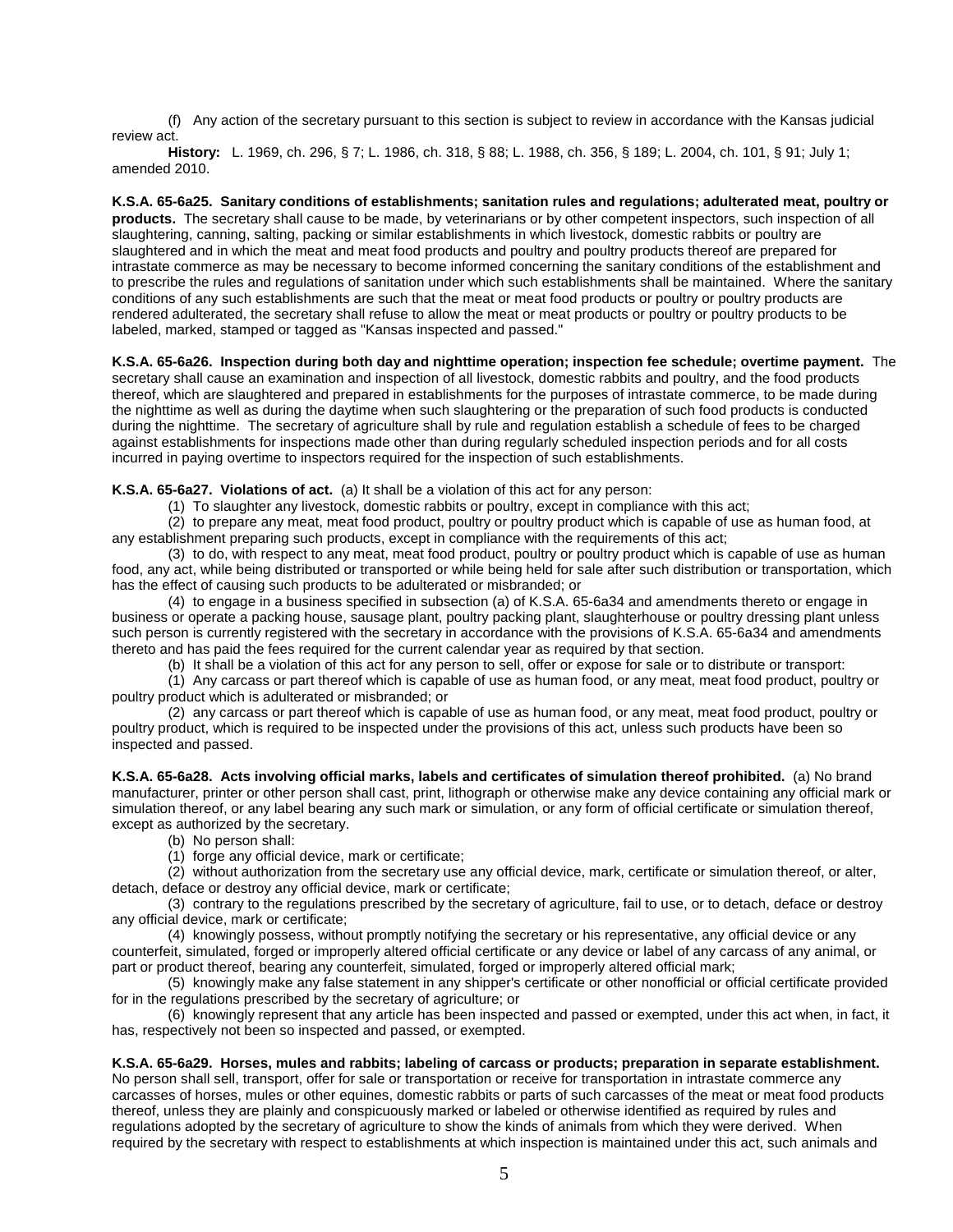their carcasses, parts thereof, meat and meat food products shall be prepared in establishments separate from those in which cattle, buffaloes, sheep, swine or goats are slaughtered or their carcasses, parts thereof, meat or meat food products are prepared.

**K.S.A. 65-6a30. Meat and poultry inspection program established in board of agriculture; personnel, inspection duties; rules and regulations.** (a) There shall be established by the secretary of agriculture a meat and poultry inspection program to enforce the provisions of the Kansas meat and poultry inspection act. The program shall be under the supervision of the secretary of agriculture and the secretary shall appoint such personnel as may be necessary for the proper administration of the Kansas meat and poultry inspection act.

(b) The secretary of agriculture shall make provision for the examination and inspection of all livestock, domestic rabbits and poultry, as provided for under the Kansas meat and poultry inspection act, and of all carcasses and parts thereof, of all meats and meat food products thereof, of all poultry and poultry products thereof and of the sanitary conditions of all establishments in which such carcasses, parts of carcasses and products are prepared. Authorized representatives of the secretary shall refuse to stamp, mark, tag or label any carcass or any part thereof or any meat food product therefrom which is prepared in any establishment until the carcass or part thereof or meat food product has actually been inspected and found to be not adulterated.

(c) The authorized representatives of the secretary shall perform such other duties as are provided by this act and by the rules and regulations adopted by the secretary of agriculture.

(d) The secretary of agriculture shall adopt and amend from time to time such rules and regulations as are necessary for the efficient execution of the provisions of this act. On and after January 1, 2009, the secretary shall not promulgate or enforce any such rules and regulations that are more stringent, restrictive or expansive than required by federal law or any rule and regulation adopted by the United States department of agriculture. If the secretary determines that a more stringent, restrictive or expansive rule and regulation is necessary, the secretary may implement the rule and regulation only after approval by an act of the legislature.

(e) All inspections and examinations made under this act shall be made in the manner described in the rules and regulations adopted by the secretary of agriculture and shall not be inconsistent with the provisions of this act.

History: L. 2008, ch. 48, § 8, July 1.

**K.S.A. 65-6a31. Exemption to inspection requirements; custom slaughtering.** (a) The provisions of this act shall not apply:

(1) To the slaughtering by any person of animals of such person's own raising or to the preparing by the slaughterer or to the transporting in intrastate commerce of the carcasses, parts thereof meat food products or poultry products of such animals exclusively for use or consumption by such person, members of such person's household, former members of such household or such person's nonpaying guests and employees;

(2) to any person operating a retail store or similar retail type business who prepares only inspected and passed carcasses, parts thereof, meat food products or poultry products for sale to consumers at retail in normal retail quantities; or prepares inspected carcasses, parts thereof, meat food products or poultry products, owned by the consumer and prepared for such consumer's consumption or the consumption of such consumer's household members, nonpaying guests and employees; or

(3) to any person operating a restaurant who prepares only inspected and passed carcasses, parts thereof, meat food products or poultry products for human consumption.

(b)(1) Only those provisions of this act relating to registration, humane slaughter and humane handling in connection with slaughter, sanitation and adulteration shall apply:

(A) to a person custom slaughtering livestock, domestic rabbits or poultry delivered by the owner thereof for such slaughter, including the custom preparation by such slaughterer and the transportation in intrastate commerce of the carcasses, parts thereof, meat food products or poultry products of such animals exclusively for use or consumption by the owner, members of the owner's household or the owner's nonpaying guests and employees; or

(B) to the custom preparation by any person, firm or corporation of carcasses, parts thereof, meat or meat food products, derived from the slaughter by any person of livestock of such person's own raising, or from game animals which are delivered by the owner thereof for such custom preparation and transportation in intrastate commerce of such custom prepared articles, exclusively for use in the household of the owner by the owner and the members of the owner's household and the owner's nonpaying guests and employees.

(2) In cases where such person, firm or corporation engages in such custom operations at an establishment at which inspection under the Kansas meat and poultry inspection act is maintained, the secretary may exempt from such inspection at such establishment any animals slaughtered or any meat or meat food products otherwise prepared on such custom basis, except that custom operations at any establishment shall be exempt from inspection requirements as provided by this section only if the establishment complies with rules and regulations adopted by the secretary to assure that any carcasses, parts thereof, meat or meat food products wherever handled on a custom basis, or any containers or packages containing such articles, are separated at all times from carcasses, parts thereof, meat or meat food products prepared for sale and that all such articles prepared on a custom basis, or any containers or packages containing such articles, are plainly marked "not for sale" immediately after being prepared and kept so identified until delivered to the owner and that the establishment conducting the custom operation is maintained and operated in a sanitary manner.

(c) Only those provisions of this act relating to sanitation and adulteration shall apply to a person operating a food locker plant who:

(1) prepares meat, meat food products, poultry or poultry products which have been inspected and passed and which are being prepared and sold in normal retail quantities; or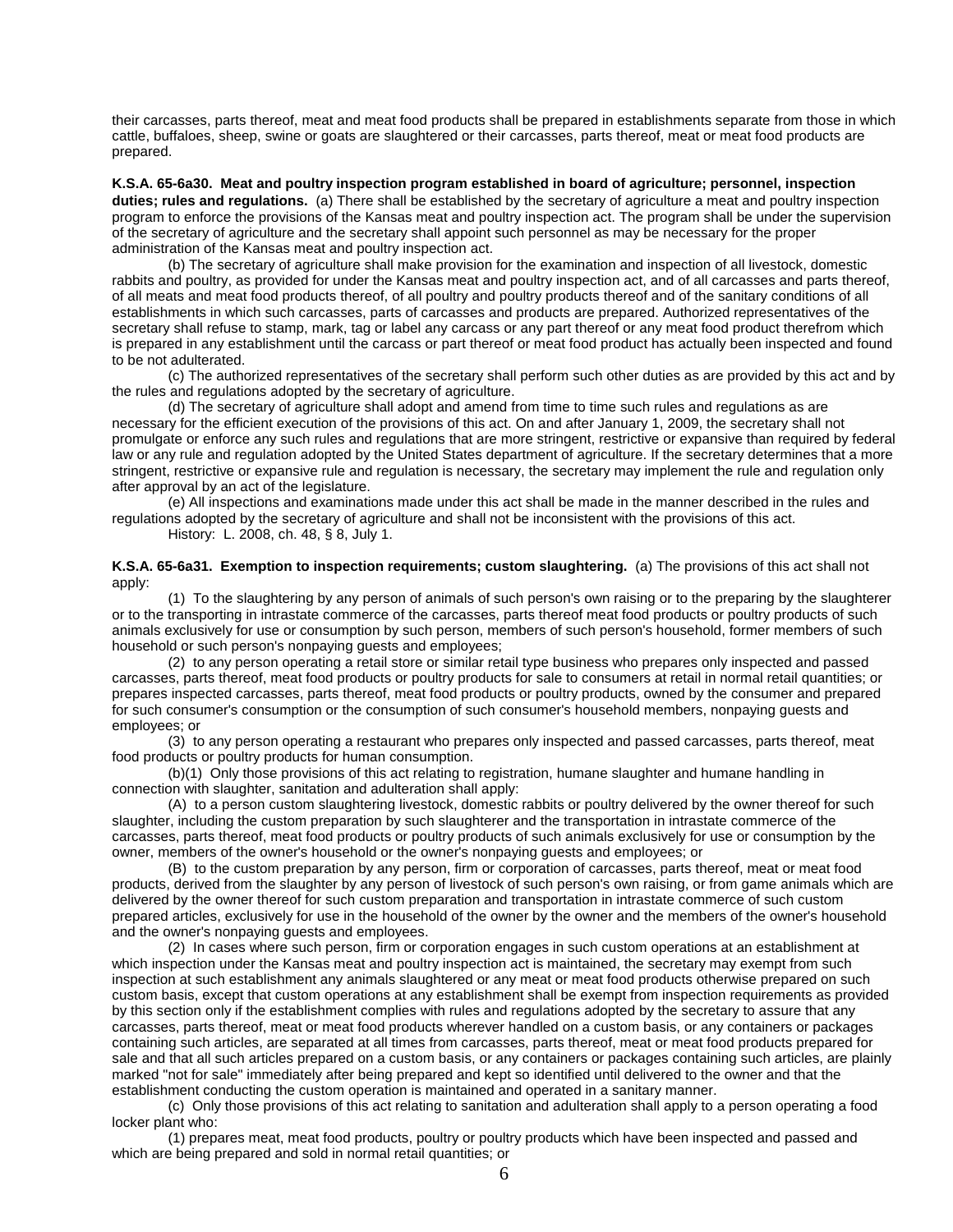(2) prepares such meat, meat products, poultry or poultry products for the owner thereof.

(d) Notwithstanding any other provision of this section, any carcasses, parts thereof, meat, or meat products prepared on a custom basis, or any containers or packages containing such articles, shall be plainly marked ''Not for Sale'' immediately after being prepared and kept so identified until delivered to the owner.

**History:** L. 1969, ch. 296, § 14; L. 1970, ch. 251, § 1; L. 1971, ch. 207, § 1; L. 1976, ch. 268, § 1; L. 1985, ch. 211, § 10; L. 2004, ch. 101, § 96; July 1; L. 2012, ch. 145, sec. 30; July 1.

**K.S.A. 65-6a32. Storage and handling of meat, poultry and food products; rules and regulations.** The secretary of agriculture may prescribe by rules and regulations the conditions under which carcasses, parts of carcasses, meat and meat food products of livestock and poultry and poultry products, which are capable of use as human food, shall be stored or otherwise handled by any person engaged in the business of buying, selling, freezing, storing, distributing or transporting in or for intrastate commerce such articles whenever the secretary of agriculture deems such action necessary to assure that such articles will not be adulterated or misbranded when delivered to the consumer. Violation of any such rules and regulation is prohibited.

### **K.S.A. 65-6a33. Slaughter and preparation of meat and products not for human food, not inspected; identification.**

Inspection shall not be provided under this act at any establishment for the slaughter of livestock or poultry, or the preparation of any carcasses or parts or products of such animals, which are not intended for use as human food, but such articles shall be denatured or otherwise identified as prescribed by rules and regulations of the secretary of agriculture prior to their offer for sale, distribution or transportation in intrastate commerce, unless naturally inedible by humans, to deter their use for human food. No person shall buy, sell, transport, distribute or offer for sale, distribution or transportation, or receive for distribution or transportation in intrastate commerce, any carcasses, parts thereof, meat or meat food products or poultry or poultry products of any such animals which are not intended for use as human food unless they are denatured or otherwise identified as required by the rules and regulations of the secretary of agriculture or are naturally inedible by humans.

### **K.S.A. 65-6a34. Engaging in business; registration required; annual fee.** (a) No person shall:

(1) engage in business, in or for intrastate commerce, as a meat broker or animal food manufacturer;

(2) engage in business in such commerce as a wholesaler of any carcasses, or parts or products of the carcasses, of any livestock, domestic rabbits or poultry, whether intended for human food or other purposes; or

(3) engage in business as a public warehouseman storing any such articles in or for such commerce, without first having registered with the secretary such person's name and the address of each place of business at which, and all trade names under which, such person conducts such business and having paid the \$25 registration fee.

(b) No person shall engage in business or operate as a slaughter or processing facility solely on a custom basis as described by subsection (b)(1) of K.S.A. 65-6a31, and amendments thereto; a slaughter facility, processing facility, stateowned slaughter or processing facility operated in conjunction with education and research and located at institutions under the jurisdiction of the state board of regents, or slaughter or processing facility operated in conjunction with education and research and located at a public secondary school without registering such person's name and place of business with the secretary, and paying the \$25 registration fee.

(c) Any person whose completed application for renewal of a registration required by this section is not received by January 15 of the year of renewal shall be subject to a reinstatement fee which shall be paid in addition to the required registration fee. If the completed application for renewal of a registration required by this section is received by the secretary after January 15 and on or before January 31 of the year of renewal, the reinstatement fee shall be \$10. If the completed application for renewal of a registration required by this section is received after January 31 of the year of renewal, the amount of the reinstatement fee shall be increased at the rate of \$25 per month for each additional month or fraction thereof. No registration required by this section shall be reinstated if it has been delinquent for one year. No registration required by this section shall be issued until all applicable reinstatement fees, if any, have been paid.

**History:** L. 1969, ch. 296, § 17; L. 1969, ch. 297, § 1; L. 1980, ch. 185, § 1; L. 1983, ch. 2, § 2; L. 1985, ch. 211, § 13; L. 1986, ch. 232, § 3; L. 1990, ch. 218, § 1; July 1; L. 2012, ch. 145, sec. 31; July 1.

**65-6a34a. Denial or suspension of registration; hearing; appeal.** (a) The secretary may deny, suspend, revoke or modify the provisions of any registration issued under the Kansas meat and poultry inspection act, if the secretary finds, after notice and opportunity for a hearing are given in accordance with the Kansas administrative procedure act, that the applicant or registrant has:

(1) Been convicted of or pleaded guilty to a violation of the Kansas meat and poultry inspection act or any rule and regulation promulgated thereunder;

(2) failed to comply with any provision or requirement of the Kansas meat and poultry inspection act or any rule and regulation adopted thereunder;

(3) interfered with or prevented the secretary or any authorized inspector or any other authorized representative of the secretary from the performance of that person's job duties regarding any inspection or the administration of the provisions of the Kansas meat and poultry inspection act; or

(4) denied the secretary or any authorized representative of the secretary access to any premises required to be inspected under the provisions of the Kansas meat and poultry inspection act.

(b) The registration holder may appeal from the decision and order, in accordance with the provisions of the Kansas judicial review act.

(c) This section shall be part of and supplemental to the Kansas meat and poultry inspection act, article 6a of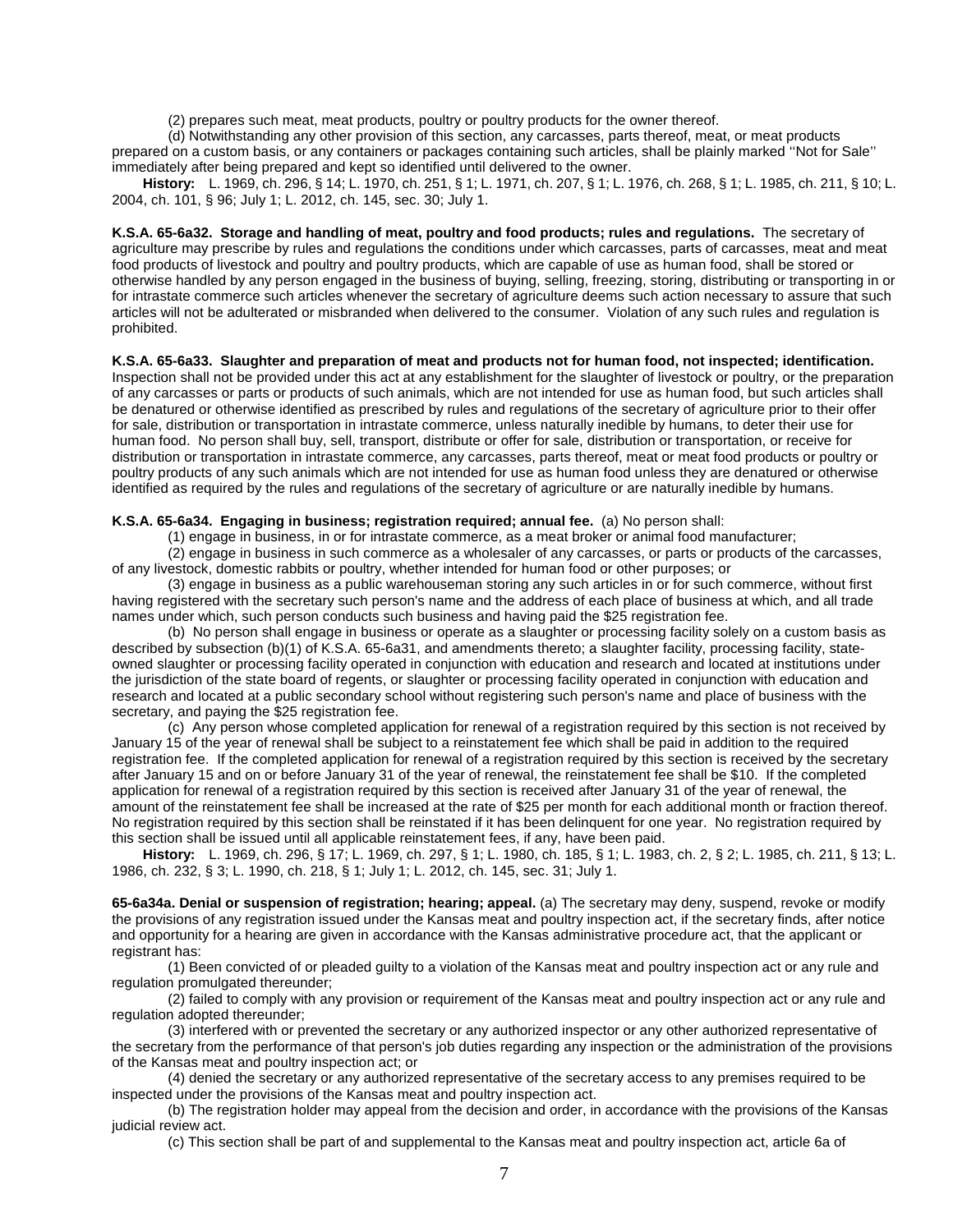chapter 65 of the Kansas Statutes Annotated, and amendments thereto.

**History:** L. 1993, ch. 127, § 6;L. 2010, ch. 60, § 8;L. 2010, ch. 155, § 19; July 1.

**K.S.A. 65-6a35. Cooperation with U.S. secretary of agriculture; appointment to advisory committees.** (a) The Kansas department of agriculture is hereby designated as the state agency which shall be responsible for cooperating with the secretary of agriculture of the United States under the provisions of section 301 of the federal meat inspection act, and section 5 of the federal poultry inspection act.

(b) In such cooperative efforts, the secretary of agriculture is authorized to accept from the secretary of agriculture of the United States advisory assistance in planning and otherwise developing the state program, technical and laboratory assistance and training (including necessary curricular and instructional materials and equipment), and financial and other aid for administration of such a program.

(c) The secretary of agriculture is further authorized to recommend to the secretary of agriculture of the United States such officials or employees of this state as the secretary of agriculture shall designate, for appointment to the advisory committees provided for in section 301 of the federal meat inspection act; and the secretary of agriculture or the secretary's delegate shall serve as the representative of the governor for consultation with secretary of agriculture of the United States under paragraph (c) of section 301 of the act.

**K.S.A. 65-6a36. Refusal to provide or withdraw inspection services for applicant or recipient convicted of certain offenses; hearing.** (a) The secretary may, for such period, or indefinitely, as the secretary deems necessary to effectuate the purposes of this act, refuse to provide, or withdraw, inspection service under this act with respect to any establishment if the secretary determines, after opportunity for a hearing is accorded to the applicant for, or recipient of, such service, that such applicant or recipient is unfit to engage in any business requiring inspection under this act because the applicant or recipient, or anyone responsibly connected with the applicant or recipient, has been convicted, in any federal or state court, of

(1) any felony based upon the acquiring, handling, transporting or distributing of unwholesome, adulterated, mislabeled or deceptively packaged food or upon fraud in connection with transactions in food, or

(2) more than one violation of any law, or other than a felony, based upon the acquiring, handling, transporting or distributing or unwholesome, adulterated, mislabeled or deceptively packaged food or upon fraud in connection with transactions in food. This section shall not affect in any way other provisions of this act for withdrawal of the inspection services from establishments failing to maintain sanitary conditions or to destroy condemned carcasses, parts, meat or meat food products, poultry or poultry products.

(b) Hearings under this section shall be conducted in accordance with the provisions of the Kansas administrative procedure act.

**K.S.A. 65-6a37. Adulterated or misbranded meat or products; procedure.** The procedure to be followed with respect to meat or meat products believed to be adulterated or misbranded shall be in like manner as that set forth in K.S.A. 65-660 for foods in general.

**K.S.A. 65-6a38. Act not affecting trade of locker plant located near border of state.** Nothing in this act shall be construed as limiting or prohibiting the operator of any frozen food locker plant, whose plant is so located near the border of the state that its normal trade area includes territory in a neighboring state, from continuing to provide custom slaughtering and related services, meeting the standards and in compliance with the requirements established under the provisions of this act, to persons living within such normal trade area. The providing of custom slaughtering and related services to persons within such normal trade area shall not be considered as constituting the engaging in interstate commerce for the purpose of this act.

**K.S.A. 65-6a39. Jurisdiction to enforce act vested in district court.** The district courts are vested with jurisdiction specifically to enforce and to prevent and restrain violations of this act, and shall have jurisdiction in all other kinds of cases arising under this act, except as provided in K.S.A. 65-6a24(e).

**K.S.A. 65-6a40. Penalties.** Any person who violates any of the provisions of this act or the provisions of any rule or regulation adopted under the provisions of this act for which no other criminal penalty is provided shall be deemed guilty of a nonperson misdemeanor and upon conviction thereof shall be punished by imprisonment for not more than one year, or by a fine of not more than \$1,000, or by both such imprisonment and fine. If such violation involves intent to defraud, or any transportation or distribution or attempted transportation or distribution of an article that is adulterated, such person shall be deemed guilty of a nonperson felony and upon conviction thereof shall be punished by imprisonment for not more than three years or by a fine of not more than \$10,000, or by both such imprisonment and fine. No person shall be subject to penalties under this section for receiving for transportation or distribution any article or animal in violation of this act if such receipt was made in good faith.

**K.S.A. 65-6a41. Refusal to furnish certain information and documents to secretary unlawful.** (a) Any person registered or required to be registered under the provisions of K.S.A. 65-6a34, and amendments thereto, shall keep records that fully and accurately disclose transactions related to animals prepared for and capable of use as human food. Nothing in this section shall affect the exemptions established in K.S.A. 65-6a31, and amendments thereto. All persons, firms and corporations subject to such requirements, at all reasonable times upon request by the secretary, shall provide access to their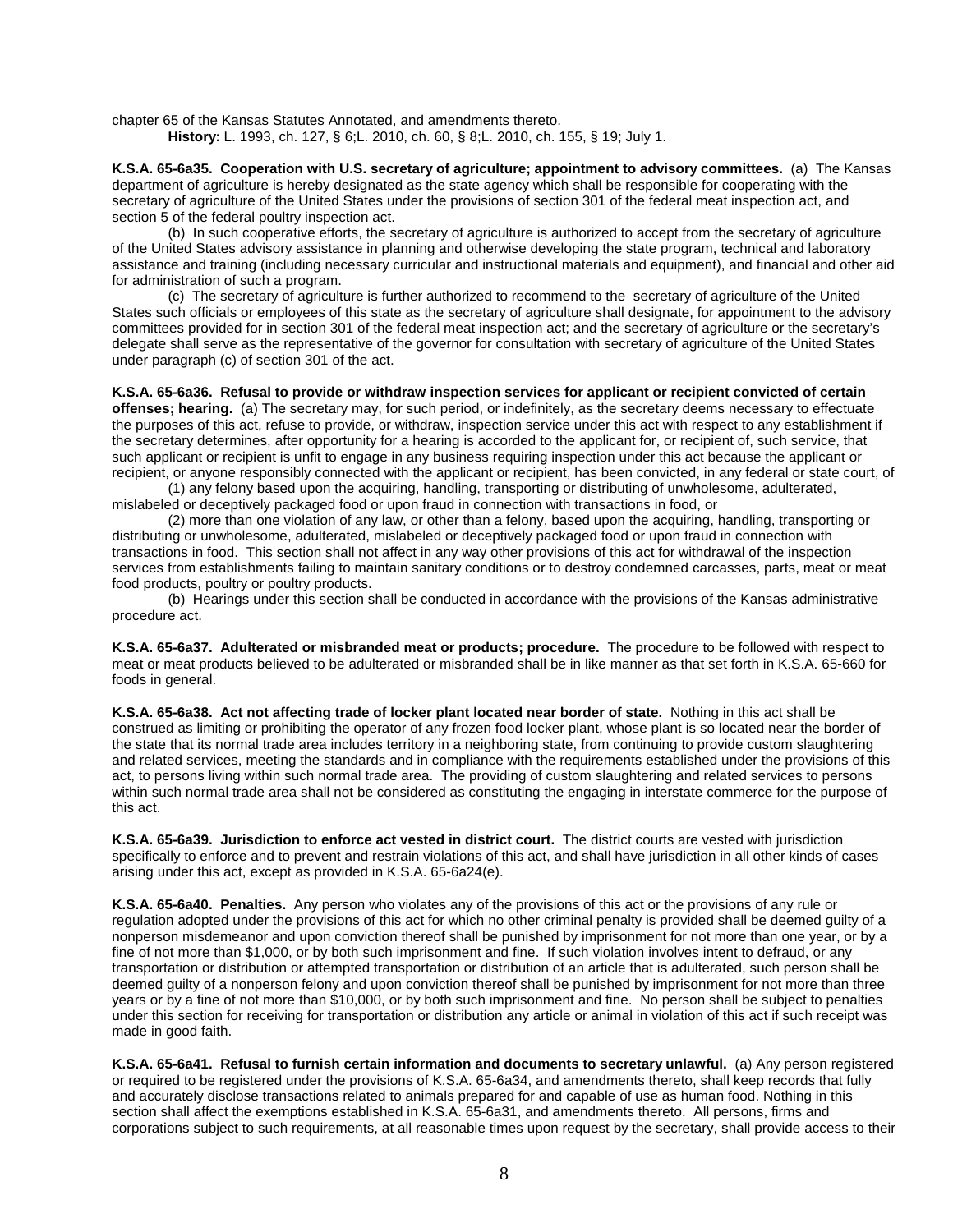places of business and provide an opportunity to examine the facilities, inventory and records thereof and to copy all such records.

(b) Any record required to be maintained by this section shall be maintained for a period of time as the secretary shall prescribe by rules and regulations.

(c) It shall be unlawful for any person to refuse to furnish, on request of a representative of the secretary, the name and address of the person from whom such person received any article or animal which does not meet the requirements of this act, and copies of all documents, if any there be, pertaining to the delivery of the article or animal to such person. **History:** L. 1969, ch. 296, § 24; Dec. 1; L. 2012, ch. 145, sec. 32; July 1.

**K.S.A. 65-6a43. Severability of act.** If any provision of this act or the application thereof to any person or circumstances is held invalid, the validity of the remainder of the act and of the application of such provision to other persons and circumstances shall not be affected thereby.

**K.S.A. 65-6a44. Adoption of regulations.** The secretary of agriculture is hereby authorized to prepare and adopt regulations for the proper enforcement of the act. The secretary of agriculture may adopt regulations for the exemption of the operations of any person from inspection or other requirements of this act if and to the extent such operations would be exempt from corresponding requirements of the federal meat inspection act or the federal poultry inspection act.

**K.S.A. 65-6a44a. Secretary to establish standards of identify for water added pork products.** (a) The secretary of agriculture shall adopt rules and regulations establishing standards of identity for water added pork products within 60 days after the effective date of this act.

(b) The provisions of this section are a part of and supplemental to the Kansas meat and poultry inspection act.

**K.S.A. 65-6a45. Meat and poultry inspection; disposition of moneys received; meat and poultry inspection fee fund.** The secretary of agriculture shall remit all moneys received by or for the secretary under article 6a of chapter 65 of Kansas Statutes Annotated, and amendments thereto, to the state treasurer in accordance with the provisions of K.S.A. 75-4215, and amendments thereto. Upon receipt of each such remittance, the state treasurer shall deposit the entire amount in the state treasury to the credit of the meat and poultry inspection fee fund. All expenditures from such fund shall be made in accordance with appropriation acts upon warrants of the director of accounts and reports issued pursuant to vouchers approved by the secretary or by a person or persons designated by the secretary.

**K.S.A. 65-6a46. Title of act.** This act may be cited as the Kansas meat and poultry inspection act.

**K.S.A. 65-6a56. Violations of meat and poultry inspection act; civil penalties; disposition of moneys.** (a) Any person who violates any of the provisions of the Kansas meat and poultry inspection act, article 6a of chapter 65 of the Kansas Statutes Annotated, and amendments thereto, or any rule and regulation promulgated thereunder, in addition to any other penalty provided by law, may incur a civil penalty imposed under subsection (b) in the amount fixed by rules and regulations of the secretary of agriculture in an amount not less than \$100 nor more than \$5,000 for each violation and, in the case of a continuing violation, every day such violation continues shall be deemed a separate violation.

(b) A duly authorized agent of the secretary, upon finding that any person or agent or employee thereof has violated any provision of the Kansas meat and poultry inspection act or any rule and regulation promulgated thereunder, may impose a civil penalty as provided by this section upon such person.

(c) No civil penalty shall be imposed pursuant to this section except on written order of the duly authorized agent of the secretary to the person who committed the violation or to the person whose agent or employee committed the violation. Such order shall state the violation, the penalty to be imposed and the right of such person to appeal to the secretary. Any such person, within 20 days after notification, may make written request to the secretary for a hearing in accordance with the provisions of the Kansas administrative procedure act. The secretary shall affirm, reverse or modify the order and shall specify the reasons therefor.

(d) Any person aggrieved by an order of the secretary made under this section may appeal such order to the district court in the manner provided by the Kansas judicial review act.

(e) Any civil penalty recovered pursuant to the provisions of this section shall be remitted to the state treasurer in accordance with the provisions of K.S.A. 75-4215, and amendments thereto. Upon receipt of each such remittance, the state treasurer shall deposit the entire amount in the state treasury to the credit of the state general fund.

(f) This section shall be part of and supplemental to the Kansas meat and poultry inspection act, article 6a of chapter 65 of the Kansas Statutes Annotated, and amendments thereto.

**History:** L. 1991, ch. 176, § 1; L. 2001, ch. 5, § 221; L. 2004, ch. 101, § 103; July 1; amended 2010.

**K.S.A. 65-6a59. New Section.** (a) The secretary may make provision for voluntary inspection for animals other than livestock, poultry or rabbits which can or may be used in and for the preparation of meat or meat products, poultry or poultry products and establish such fees to cover the cost of providing such voluntary inspection services. The secretary shall consider adequate and efficient staffing and expertise prior to providing voluntary inspection services.

(b) A person requesting voluntary inspection services shall submit a request for inspection services on a form provided by the secretary.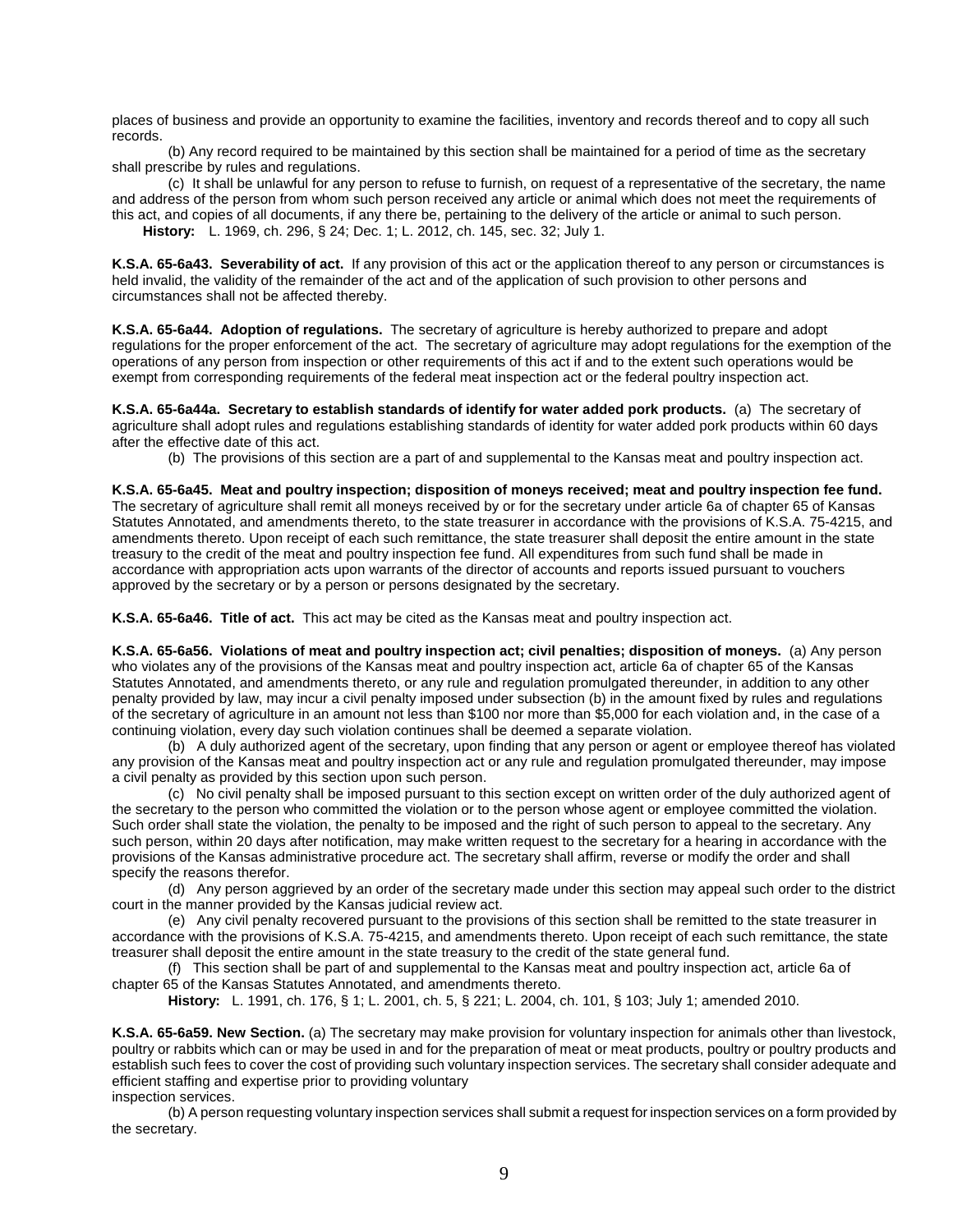(c) The secretary may refuse to provide voluntary inspection services due to staffing, inspector expertise or any other good cause shown. Priority in scheduling inspection services shall be given for inspection services mandated by the meat and poultry inspection act.

(d) The secretary may prescribe rules and regulations for the implementation of this section.

(e) This section shall be a part of and supplemental to the meat and poultry inspection act.

**History:** L. 2012, ch. 145, sec. 26, July 1.

**K.S.A. 65-6a60. New Section.** (a) No operation requiring inspection under article 6a of chapter 65 of the Kansas Statutes Annotated, and amendments thereto, may be conducted unless it is conducted under the supervision of a representative of the secretary. All slaughtering of animals shall be done:

(1) Under the direct supervision of a representative of the secretary; and

(2) with reasonable speed, considering the official establishment's facilities. The secretary may implement inspection procedures for processing operations that are different from the inspection procedures for slaughter operations. Processing procedures may include procedures that allow for varied frequency of inspection depending on the processing operations conducted.

(b) Each official establishment applying the mark of inspection shall submit a work schedule to the secretary for approval upon the occurrence of any of the following:

(1) Prior to the inauguration of the inspection.

(2) When a change in work schedule is requested, except for minor deviations from a daily operating schedule approved by the area supervisor.

(3) Upon request by a representative of the secretary. Work schedules shall specify the daily clock hours of inspected operations.

(c) The secretary shall take into account the efficient and effective use of inspection personnel when approving work schedules. The secretary shall consult with the establishments involved when designating work schedules.

(d) Establishments shall maintain consistent work schedules. The secretary may prescribe by rules and regulations the process by which an establishment may request a change in its work schedule.

(e) This section shall be a part of and supplemental to the meat and poultry inspection act. **History:** L. 2012, ch. 145, sec. 27, July 1.

**K.S.A. 74-568. State board of agriculture and secretary of the state board of agriculture abolished; transfer of powers and duties to the department of agriculture and secretary of agriculture.** (a) The state board of agriculture created by K.S.A. 74-503, and amendments thereto, and the office of the secretary of the state board of agriculture created by K.S.A. 74- 503, and amendments thereto, are hereby abolished.

(b)Except as otherwise provided by this act, all of the powers, duties and functions of the existing state board of agriculture and the existing secretary of the state board of agriculture are hereby transferred to and conferred and imposed upon, the department of agriculture and the secretary of agriculture established by this act.

(c) Except as otherwise provided by this act, the department of agriculture and the secretary of agriculture established by this act shall be the successor in every way to the powers, duties and functions of the state board of agriculture and the secretary of agriculture in which the same were vested prior to the effective date of this act. Every act performed in the exercise of such powers, duties and functions by or under the authority of the department of agriculture or the secretary of agriculture established by this act shall be deemed to have the same force and effect as if performed by the state board of agriculture or the secretary of the state board of agriculture, respectively, in which such powers, duties and functions were vested prior to the effective date of this act.

(d) Except as otherwise provided by this act, whenever the state board of agriculture, or words of the like effect, is referred to or designated by a statute, contract or other document, such reference or designation shall be deemed to apply to the secretary of agriculture established by this act.

(e) Except as otherwise provided by this act, whenever the secretary of the state board of agriculture, or words of like effect, is referred to or designated by a statute, contract or other document, such reference or designation shall be deemed to apply to the secretary of agriculture established by this act.

(f) All rules and regulations of the state board of agriculture or the secretary of the state board of agriculture in existence on the effective date of this act shall continue to be effective and shall be deemed to be duly adopted rules and regulations of the secretary of agriculture by this act until revised amended or nullified pursuant to law.

(g) All rules and regulations of the division of water resources of the state board of agriculture or the chief engineer of the division of water resources of the state board of agriculture in existence on the effective date of this act shall continue to be effective and shall be deemed to be duly adopted rules and regulations of the chief engineer of the division of water resources of the department of agriculture established by this act until revised, amended, revoked or nullified pursuant to law.

(h) All orders and directives of the state board of agriculture or the secretary of the state board of agriculture in existence in the effective date of this act shall continue to be effective and shall be deemed to be orders and directives of the secretary of agriculture established by this act, until revised, amended or nullified pursuant to law.

(i) On the effective date of this act, the secretary of agriculture shall succeed to whatever right, title or interest the state board of agriculture has acquired in any real property in this state, and the secretary shall hold the same for and in the name of the state of Kansas. On and after the effective date of this act, whenever any statute, contract, deed or other document concerns the power or authority of the state board of agriculture or the secretary of the state board of agriculture to acquire, hold or dispose of real property or any interest therein, the secretary of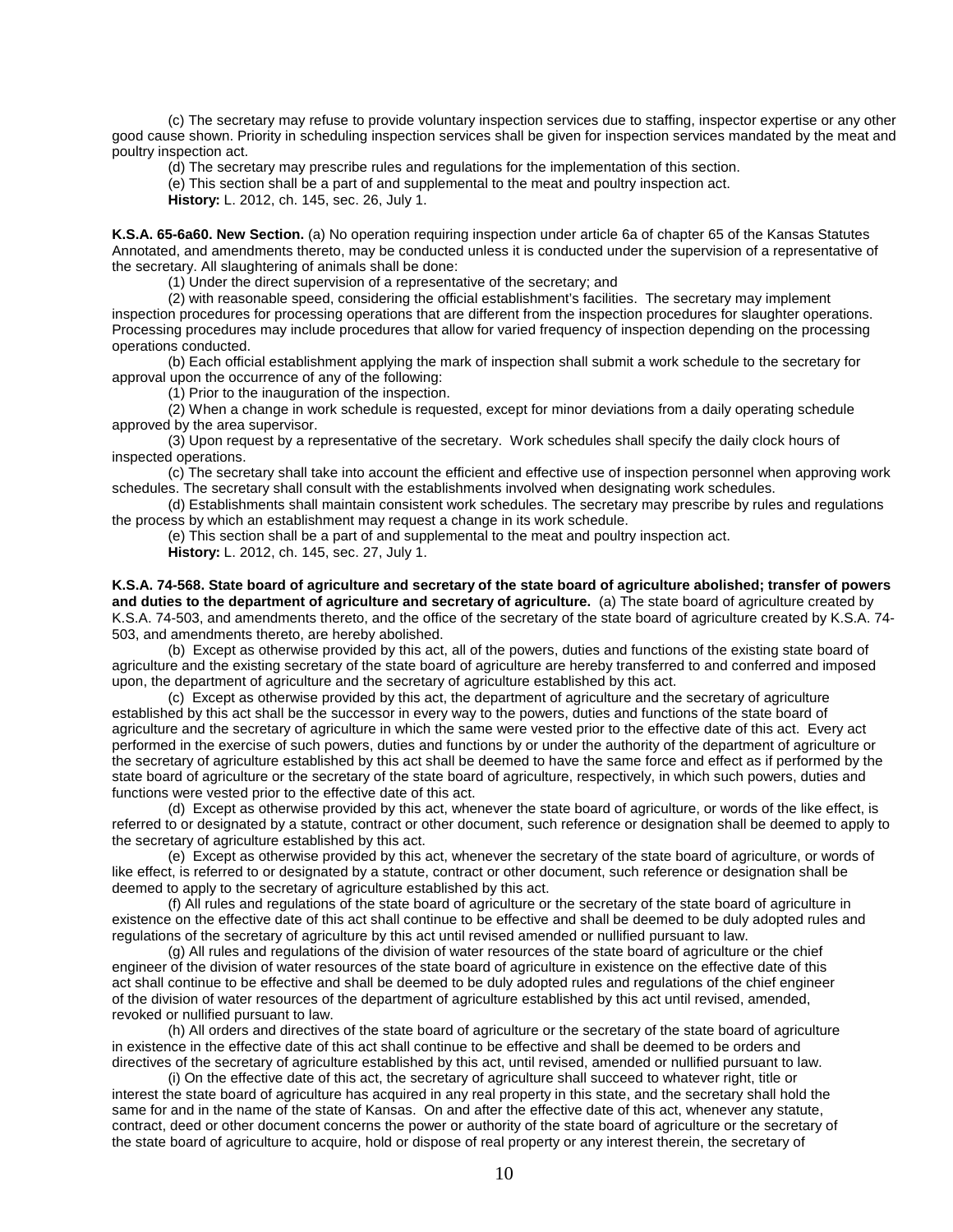agriculture shall succeed to such power or authority.

(j) The secretary of agriculture established by this act shall be continuations of the state board of agriculture and the secretary of the state board of agriculture.

## **Chapter 50.--UNFAIR TRADE AND CONSUMER PROTECTION Article 9.--FOOD ADVERTISING AND SALES PRACTICES**

**K.S.A. 50-901. Definitions.** As used in this act: (a) "Buyer" means both actual and prospective purchasers but does not include persons purchasing for resale.

(b) "Carcass" means any carcass of cattle, sheep, swine, domestic rabbits or goats.

(c) "Food plan" means any plan offering meat, poultry or seafood for sale or the offering of such product in combination with each other or with any other food or non-food product or service for a single price.

(d) "Misrepresent" means use any untrue, misleading or deceptive oral or written statement, advertisement, label, display, picture, illustration or sample.

(e) "Person" means individual, partnership, firm, corporation, association or other entity.

(f) "Represent" means use any form of oral or written statement, advertisement, label, display, picture, illustration or sample.

(g) "Seller" means any person, individual or business entity, corporation, league, franchise, franchisee, franchisor or any authorized representative or agent thereof who offers meat, poultry, seafood, or combinations of such items, for retail purchase to the public.

**History:** L. 1984, ch. 218, § 1; July 1.

**K.S.A. 50-902. Inaccurate or deceptive advertising prohibited.** No person shall advertise for sale, solicit, offer to sell or sell foods by newspapers, handbills, placards, radio, television or other medium unless the advertising is truthful and accurate. Such advertising shall not be misleading or deceiving in respect to grade, quality, quantity or price per pound or piece or in any other manner.

**History:** L. 1984, ch. 218, § 2; July 1.

**K.S.A. 50-903. Deceptive practices prohibited; bait selling; price representation; product representation; tie-in sales.** No person advertising, offering for sale or selling all or part of a carcass or food plan shall engage in any misleading or deceptive practices, including, but not limited to, any one or more of the following:

(a) *Bait Selling.* (1) Disparaging or degrading any product advertised or offered for sale by the seller, displaying any product or depiction of a product to any buyer in order to induce the purchase of another product or representing that a product is for sale when the representation is used primarily to sell another product. Nothing in this subsection (a)(1) shall be construed to prohibit the enhancement of sales of any product by the use of a gift.

(2) Substituting any product for that ordered by the buyer without the buyer's written consent.

(3) Failing to have available a sufficient quantity of the product represented as being for sale to meet reasonable anticipated demands, unless the available amount is disclosed fully and conspicuously.

(b) *Price Representation.* (1) Using any price list or advertisement subject to changes without notice unless so stated, and which contains prices other than the seller's current billing prices, unless changes are subject to consumer's advance acceptance or rejection at or before the time of order or delivery.

(2) Misrepresenting the amount of money that the buyer will save on purchases of any products which are not of the same grade or quality.

(3) Failing to disclose fully and conspicuously in advertisement and invoice in at least ten-point type any charge for cutting, wrapping, freezing, delivery or other services.

(4) Representing the price of any product to be offered for sale in units larger than one pound in terms other than price per single pound. Nothing in paragraph (4) of this subsection (b) shall be construed to prevent the price of such units from also being represented by individual serving, by fluid measure or by other meaningful description.

(c) *Product Representation.* (1) Misrepresenting the cut, grade, brand or trade name, or weight or measure of any product.

(2) Using the abbreviation "U.S." in describing a product not graded by the United States department of agriculture, except that a product may be described as "U.S. Inspected" when true.

(3) Referring to a quality grade other than the United States department of agriculture quality grade, unless the grade name is preceded by the seller's name in type at least as large and conspicuous as the grade name.

(4) Misrepresenting a product through the use of any term similar to a government grade.

(5) Failing to disclose in uniform ten-point type, when a yield grade is advertised, a definition of the yield grade in the following terms:

Yield Grade 1 - Extra lean Yield Grade 2 - Lean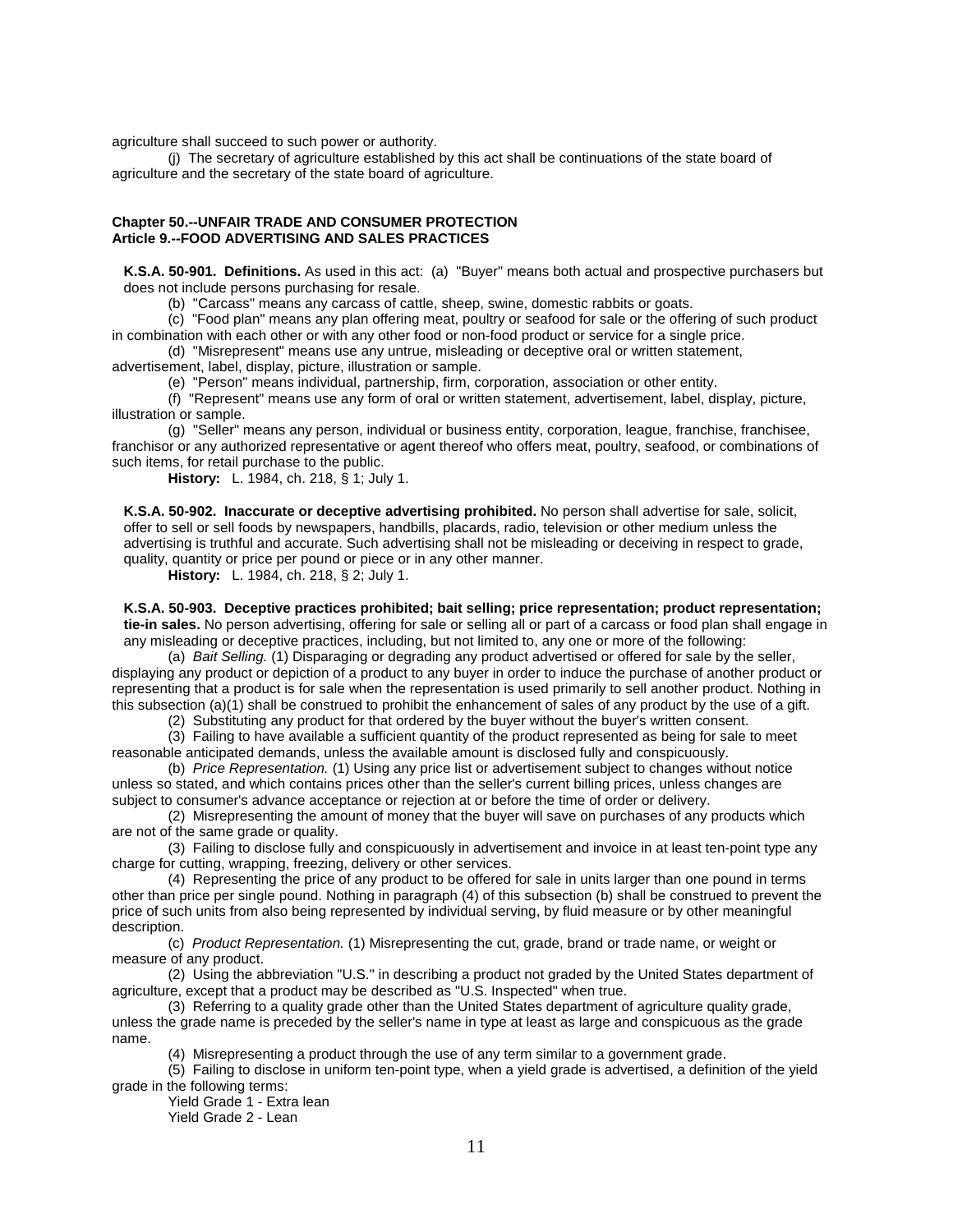Yield Grade 3 - Average waste

Yield Grade 4 - Wasty

Yield Grade 5 - Exceptionally wasty

(6) Comparing quality to a United States department of agriculture yield grade, unless it is fully and conspicuously disclosed that the quality is not a U.S.D.A. yield grade but only an opinion.

(7) Advertising or offering for sale carcasses, sides or primal cuts as such, while including disproportionate numbers or amounts of less expensive components of those cuts, or offering them in tandem with less expensive components from other carcasses, sides or primal cut parts.

(8) Failing to disclose fully and conspicuously the correct government grade for any product if the product is represented as having been graded.

(9) Failing to disclose fully and conspicuously that the yield of consumable meat from any carcass or part of a carcass will be less than the weight of the carcass or part of the carcass. The seller shall, for each carcass or part of carcass advertised, use separately and distinctly, in at least ten-point type, the following disclosure: "Sold gross weight subject to trim loss."

(10) Misrepresenting the amount or proportion of retail cuts that a carcass or part of carcass will yield.

(11) Failing to disclose fully and conspicuously whether a quarter of a carcass is the front or hind quarter, and quarters, sides or halves must consist of only anatomically natural proportions of cuts from front or hind quarters.

(12) Representing any part of a carcass as a "half" or "side" unless it consists exclusively of a front and hind quarter. Both quarters must be from the same side of the same animal unless the seller discloses fully and conspicuously that they are or may be from different sides or different animals, as the case may be. Any section advertised and offered for sale either as an individual unit or as an inclusion with the purchase of a quarter, side or half must be described and called by its commonly known name. Each quarter shall be of the same grade or quality as the other quarter comprising the half or side and the seller shall advise the buyer of the weight of each quarter prior to sale. In selling quarters individually or as part of a half or side, if actual weights are not known or cannot be determined prior to sale, approximate weights may be used if: (A) The buyer is informed that the weights are approximate; (B) the advertised weight ranges do not cover a spread of more than 10%; (C) the difference between advertised and sale weights does not exceed 5%; and (D) the seller agrees with the buyer, in writing, to make a cash refund or grant a credit on delivery for the difference between actual weight and the approximate weight on which the sale was made.

(13) Using the words "bundle," "sample order" or words of similar import to describe a quantity of meat or poultry unless the seller itemizes each type of cut and the weight of each type of cut which the buyer will receive.

(14) Advertising or offering a free, bonus or extra product or service combined with or conditioned on the purchase of any other product or service unless the additional product or service is accurately described, including, whenever applicable, grade, net weight or measure, type and brand or trade name. The words "free," "bonus" or other words of similar import shall not be used in any advertisement unless the advertisement clearly and conspicuously sets forth the total price or amount which must be purchased to entitle the buyer to the additional product or service.

(15) Misrepresenting the breed, origin or diet of slaughtered animals or parts of slaughtered animals offered for sale. Sellers making claims as to breed, origin or diet shall have written records available to substantiate the claims.

(d) Requiring the purchase of a food freezer or other food storage refrigeration unit from the seller or any specified supplier as a prerequisite to, or a necessary part of, any food plan.

**History:** L. 1984, ch. 218, § 3; July 1.

**K.S.A. 50-904. Penalties; consumer protection act proceedings; agent liability.** (a) Any person who violates any provision of this act is guilty of a class C misdemeanor for the first conviction, a class B misdemeanor for the second conviction and a class A misdemeanor for a third or subsequent conviction.

(b) In addition to or instead of the criminal penalties provided by subsection (a), a person who violates any provision of this act shall be subject to proceedings under the Kansas consumer protection act.

(c) An individual who violates any provision of this act while acting in the name of or on behalf of any person is liable to the same extent as if the individual were acting in the individual's own name or own behalf.

**History:** L. 1984, ch. 218, § 4; July 1.

**K.S.A. 50-905. Inspection of places of business; access; reports of violations.** (a) The secretary of agriculture shall provide, in conjunction with and in addition to the inspection program established under K.S.A. 65- 6a30 and amendments thereto, for inspection of places of business of sellers who are subject to this act.

(b) Personnel of the Kansas department of agriculture designated by the secretary of agriculture shall have access to those places of business during regular business hours for the purpose of inspecting carcasses or parts of carcasses sold by the seller and observing the sales practices of the seller to determine whether there is compliance with the provisions of this act.

(c) The secretary of agriculture, or personnel designated by the secretary, shall report any suspected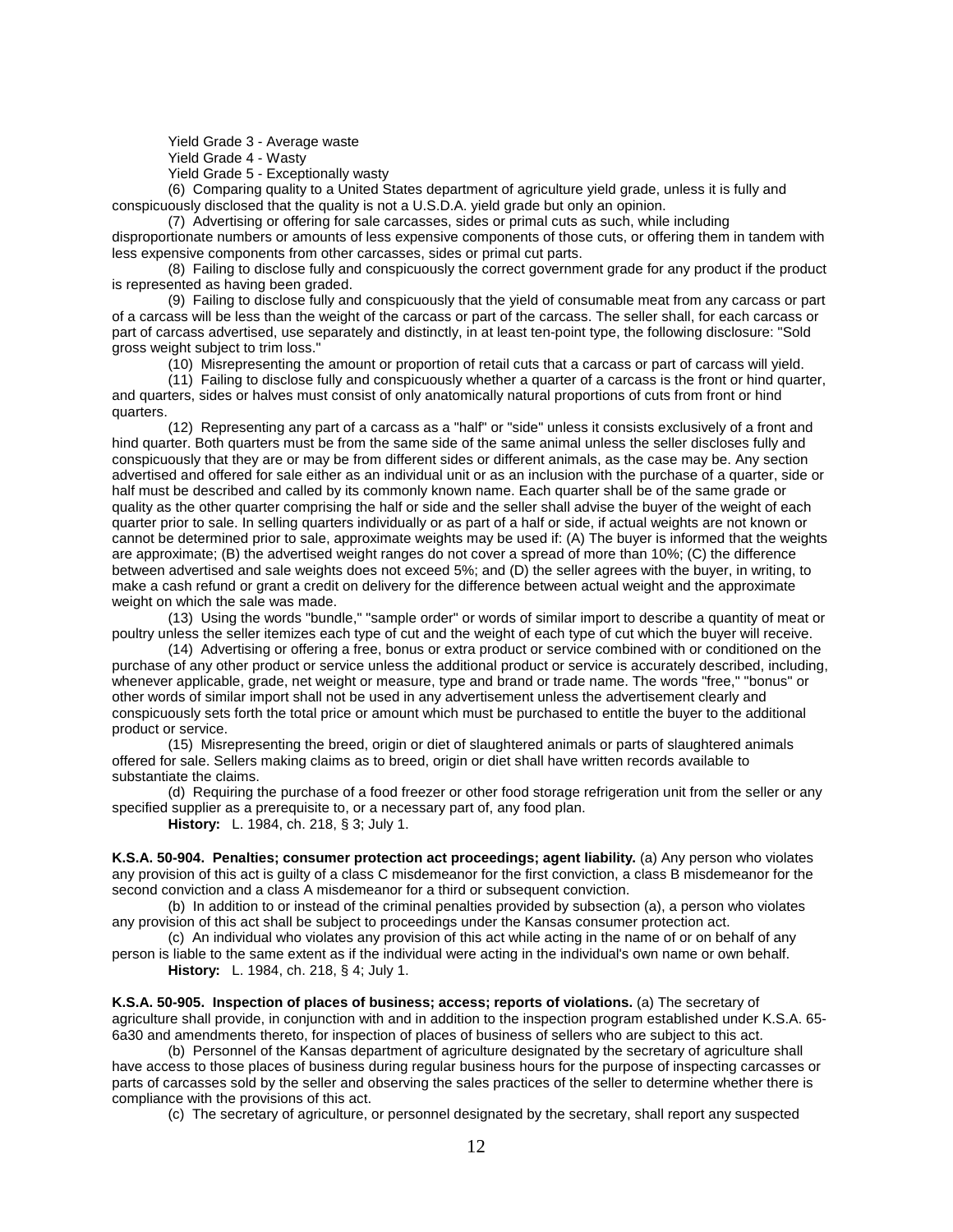violations of this act to the county or district attorney of the county where the alleged violation occurred and to the attorney general.

**History:** L. 1984, ch. 218, § 5; L. 2004, ch. 101, § 87; July 1.

**K.S.A. 50-906. Remedies supplemental.** The remedies provided in this act are in addition to and not in substitution for any other remedies provided by law.

**History:** L. 1984, ch. 218, § 6; July 1.

#### **ADMINISTRATIVE REGULATIONS**

**K.A.R. 4-16-1a Definitions.** (a) Each of the following terms, as used in the act and in the portions of the code of federal regulations adopted by reference in K.A.R. 4-16-1c, shall have the meaning specified in this subsection:

(1) "The act," "act," and "federal meat inspection act" shall mean K.S.A. 65-6a18 et seq. and amendments thereto.

(2) "Administrator," except as used in 9 C.F.R. 303.1(d)(2)(iii)(b), shall mean the secretary of the department of agriculture or the secretary's designee.

(3) "Beef" shall mean the skeletal muscle of any cattle. Beef shall not include any of the following:

(A) The muscles of the tongue, heart, or esophagus;

(B) the muscles found in the lips, muzzle, or ears;

(C) any portions of bone, including hard bone, bone marrow, and related components; or

(D) any amount of brain trigeminal ganglia, spinal cord, or dorsal root ganglia (DRG).

(4) "Cheek meat" shall mean meat that is the trimmed cheeks of the carcass of cattle.

(5) "Commerce" shall mean intrastate commerce.

(6) "Egg products inspection act" shall mean the Kansas egg law, K.S.A. 2-2501 et seq. and amendments thereto.

(7) "Federal food, drug and cosmetic act" shall mean the Kansas food, drug and cosmetic act, K.S.A. 65- 655 et seq. and amendments thereto.

(8) "Federal inspection" shall mean inspection by the Kansas department of agriculture.

(9) "Food locker plant" shall mean a "slaughter facility" or "processing facility," as defined in K.S.A. 65-6a18 and amendments thereto.

(10) "Form," either by number or by any other designation, shall mean a form supplied by the Kansas department of agriculture.

(11) "Inspected for wholesomeness by U.S. department of agriculture" shall mean inspected and passed by the Kansas department of agriculture.

(12) "Official establishment" and "establishment" shall mean any building or adjacent premises that are registered pursuant to this act, where livestock, as defined in K.S.A. 65-6a18 and amendments thereto, domestic rabbits, meat food products, poultry, or poultry products capable of use as human food are "prepared," as defined by K.S.A. 65-6a18 and amendments thereto.

(13) "Program," "food safety and inspection service," "inspection service," "service," "department," and "FSIS" shall mean the meat and poultry inspection program of the Kansas department of agriculture.

(14) "Secretary," "national supervisor," "area supervisor," "inspection service supervisor," "inspection program supervisor," "circuit supervisor," and "station supervisor" shall mean the secretary of the department of agriculture or the secretary's designee.

(15) "U.S." and "the United States" shall mean Kansas or the state of Kansas, as appropriate.

(16) "U.S. inspected" and "government inspected" shall mean inspected by the Kansas department of agriculture.

(17) "U.S.D.A." and "USDA" shall mean Kansas department of agriculture or KDA, as appropriate.

(b) The phrase "official review and copying" in 9 C.F.R. 417.5(f), as adopted by reference in K.A.R. 4-16-1c, shall mean review and copying by the secretary of the department of agriculture or the secretary's designee. (Authorized by K.S.A. 2011 Supp. 65-6a20, as amended by L. 2012, ch. 145, sec. 29, K.S.A. 65-6a25, K.S.A. 2011 Supp. 65-6a30, and K.S.A. 2011 Supp. 65-6a44; implementing K.S.A. 2011 Supp. 65-6a20, as amended by L. 2012, ch. 145, sec. 29, K.S.A. 65-6a21, K.S.A. 65-6a22, K.S.A. 65-6a23, K.S.A. 65-6a25, and K.S.A. 2011 Supp. 65-6a30; effective May 1, 1982; amended May 1, 1986; amended Jan. 1, 1989; amended Jan. 21, 1991; amended Jan. 25, 1993; amended Dec. 12, 1994; amended Sept. 5, 1997; amended Sept. 1, 2006; amended Dec. 5, 2008; amended May 10, 2013.)

**K.A.R. 4-16-1c Adoption by reference.** (a) The following portions of title 9 of the code of federal regulations, as revised on January 1, 2012, except as otherwise specified, are hereby adopted by reference:

(1) Part 301, except the following terms and their definitions in section 301.2: "the act," "adulterated," "animal food manufacturer," "label," "labeling," "livestock," "meat broker," "meat food product," "misbranded," "official import inspection established," "person," "pesticide chemical, food additive, color additive, raw agricultural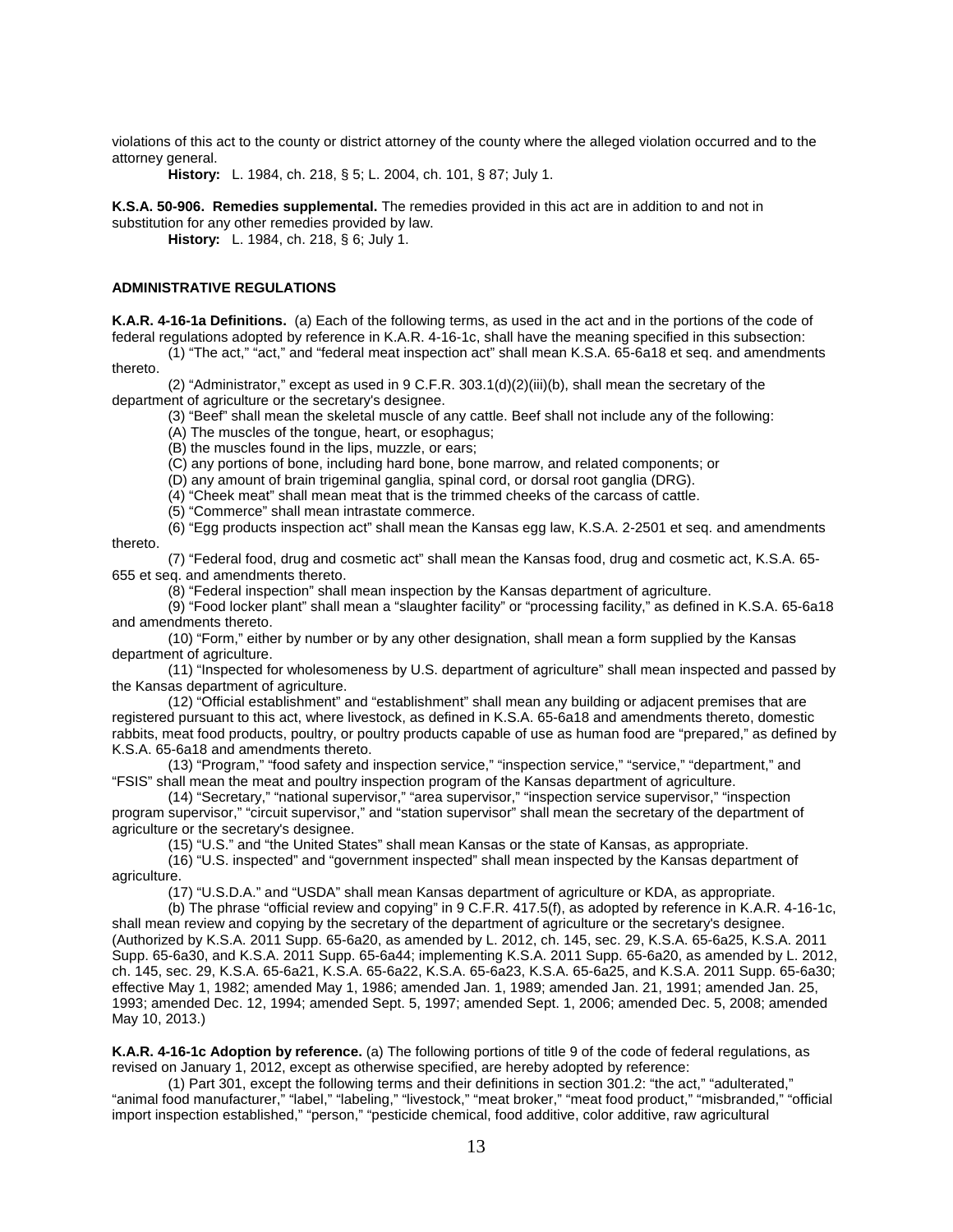commodity," "prepared," and "territory";

(2) part 302, except section 302.2;

(3) part 303, except sections 303.1(d)(3) and 303.2;

(4)(A) Sections 304.1 and 304.2; and

(B) section 304.3, as amended by 77 fed. reg. 26936 (2012);

(5) parts 305 and 306, except sections 306.1, 306.2, and 306.3;

(6)(A) Sections 307.1 through 307.3;

(B) section 307.4, as amended by 77 fed. reg. 59294 (2012); and

(C) section 307.7;

(7) part 309;

(8) part 310;

(9) part 311;

(10) part 312, except section 312.8;

(11) parts 313 through 316;

(12) part 317, except sections 317.7 and 317.369;

(13) part 318, except section 318.8;

(14) part 319;

(15) part 320, except section 320.5(a);

(16) part 325, except section 325.3;

(17) part 329;

(18) part 352, except sections 352.1 (e), (f), (g), (j), (k), and (l), 352.4, 352.8, 352.10(a), 352.11(b), 352.17, and 352.18;

(19)(A) Section 354.1, except subparagraphs (a), (n), and (w);

(B) section 354.2;

(C) sections 354.10 through 354.14;

(D) sections 354.23 through 354.24;

(E) sections 354.26 through 354.30;

(F) sections 354.46 through 354.49;

(G) sections 354.53 through 354.92;

(H) sections 354.120 through 354.133; and

(I) sections 354.160 through 354.247;

 $(20)(A)$  Section 381.1, except the following terms and their definitions in subsection (b): "act," "adulterated," "animal food manufacturer," "label," "labeling," "misbranded," "pesticide chemical, food additive, color additive, raw agricultural commodity," "poultry products broker," "territory," and "U.S. refused entry";

(B) sections 381.3 through 381.7, except 381.5;

(C) sections 381.10 through 381.21;

(D) section 381.22, as amended by 77 fed. reg. 26936 (2012);

(E) sections 381.23 through 381.36;

(F) section 381.37, as amended by 77 fed. reg. 59294 (2012);

(G) sections 381.65 through 381.103, except 381.96;

(H) sections 381.108 through 381.182;

(I) sections 381.189 through 381.194;

(J) sections 381.210 through 381.217, except section 381.216; and

(K) sections 381.300 through 381.500, except section 381.469;

(21) part 416;

(22)(A) Sections 417.1 through 417.3;

(B) section 417.4, as amended by 77 fed. reg. 26936 (2012); and

(C) sections 417.5 through 417.8;

(23) part 418, as added in 77 fed. reg. 26936 (2012); and

(24) parts 424, 430, 439, 441, 442, and 500.

(b) The "food standards and labeling policy book," as published by the office of policy, program and employee development of the USDA food safety and inspection service and revised for web publication in August 2005, is hereby adopted by reference. This document shall apply to meat and poultry products.

(c) Copies of the adopted material or the pertinent portions shall be available from the meat and poultry inspection program of the department of agriculture, Topeka, Kansas. (Authorized by K.S.A. 2011 Supp. 65-6a20, as amended by L. 2012, ch. 145, sec. 29, K.S.A. 65-6a25, K.S.A. 2011 Supp. 65-6a30, and K.S.A. 2011 Supp. 65- 6a44; implementing K.S.A. 2011 Supp. 65-6a20, as amended by L. 2012, ch. 145, sec. 29, K.S.A. 65-6a21, K.S.A. 65-6a22, K.S.A. 65-6a23, K.S.A. 65-6a25, and K.S.A. 2011 Supp. 65-6a30; effective May 1, 1986; amended May 1, 1988; amended Jan. 1, 1989; amended Jan. 21, 1991; amended Jan. 25, 1993; amended Dec. 12, 1994; amended Sept. 5, 1997; amended Sept. 1, 2006; amended Dec. 5, 2008; amended May 10, 2013.)

**K.A.R. 4-16-3a Exemptions.** (a) Notwithstanding the requirements for the exemption as a "custom slaughterer" as set forth in 9 C.F.R. 303.1(a) and (b) adopted by reference in K.A.R. 4-16-1c, both the custom slaughtering of dead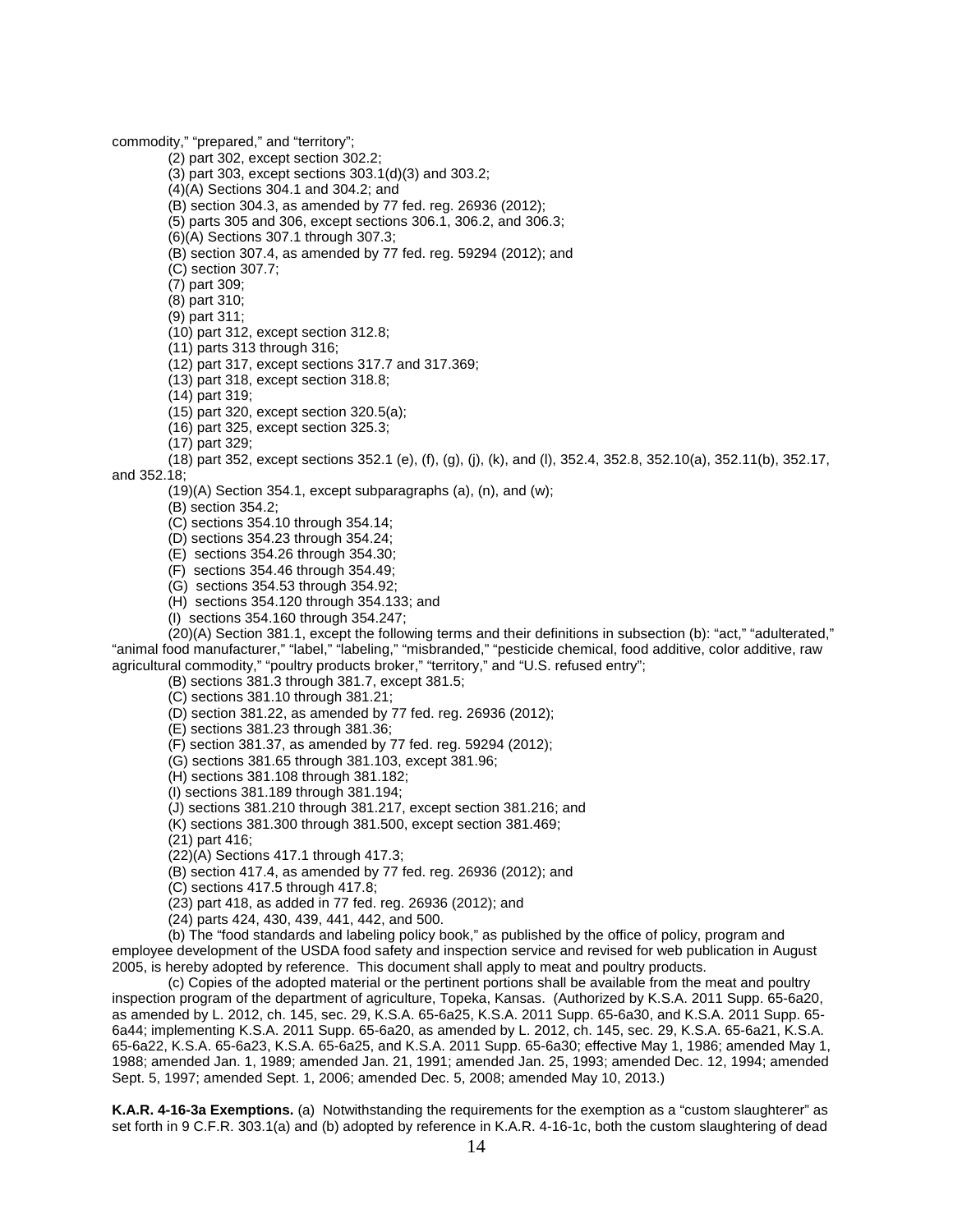or dying animals by any person and the custom processing of the carcasses of dead or dying animals by any person shall be prohibited.

(b)(1) The custom slaughtering of diseased or disabled animals by any person and the custom processing of the carcasses of diseased or disabled animals by any person may be allowed if both of the following requirements are met:

(A) The animal shall be examined by a licensed veterinarian on the day of slaughter.

(B) The animal shall be accompanied by a health certificate that meets the following requirements:

(i) Is issued on the day of slaughter by that veterinarian. This health certificate shall be valid only on the date of issuance;

(ii) includes a record of the animal's body temperature, taken at the time of the veterinary examination;

(iii) for cattle, states that the animal was ambulatory when examined;

(iv) includes a description of the condition of the animal; and

(v) states that the animal is free of any visible signs of infection or contagious disease.

(2) Notwithstanding the slaughter of an apparently healthy animal or an animal for which a health certificate has been issued, an establishment shall not custom process any carcass of an animal so infected that consumption of the resulting products of the animal could pose a health risk. This prohibition shall include all carcasses showing signs of any of the following:

(A) Acute inflammation of the lungs, pleura, pericardium, peritoneum, or meninges;

(B) septicemia or pyemia, whether puerperal, traumatic, or without any evident cause;

(C) gangrenous or severe hemorrhagic enteritis or gastritis;

(D) acute, diffuse metritis or mammitis;

(E) phlebitis of the umbilical veins;

(F) septic or purulent traumatic pericarditis;

(G) any of the following conditions or similar conditions, either singly or in combination:

(i) Any acute inflammation, abscess, or suppurating sore, if associated with acute nephritis;

(ii) fatty and degenerated liver;

(iii) swollen, soft spleen;

(iv) marked pulmonary hyperemia;

(v) general swelling of lymph nodes;

(vi) diffuse redness of the skin;

(vii) cachexia; or

(viii) icteric discoloration of the carcass; or

(H) salmonellosis.

(3) The department shall not be responsible for the costs associated with obtaining a health certificate.

(4)(A) An establishment may lose the privilege of custom slaughtering and custom processing diseased or disabled animals if any of the following occurs at the establishment:

(i) Custom slaughter, custom processing, or both, without the required health certificate;

(ii) custom slaughtering, custom processing, or both, with an inaccurate, incomplete, or falsified health certificate. Evidence of the falsification of any health certificate shall be forwarded to USDA-APHIS and to the Kansas board of veterinary medical examiners;

(iii) custom slaughtering, custom processing, or both, of an animal that is so infected that consumption of the resulting products from that animal could pose a health risk; or

(iv) any other violation of this act or any regulations adopted pursuant to this act.

(B) The slaughtering of diseased or disabled animals on a custom basis without the required health certificate may result in the revocation of the custom exemption.

(c) Except as specified in this subsection, the following animals with any of these conditions shall not be eligible for slaughter or processing for human food on a custom basis at any establishment and shall not be issued a health certificate:

(1) Livestock that are known to have reacted to the tuberculin test;

(2) any swine having a temperature of 106° F or higher and any cattle, sheep, or goats having a temperature of 105° F or higher;

(3) any animal found in a comatose or semicomatose condition;

(4) nonambulatory disabled cattle, which shall mean cattle that cannot rise from a recumbent position and that cannot walk, including those cattle with broken appendages, severed tendons or ligaments, nerve paralysis, fractured vertebral column, or metabolic conditions;

(5) all livestock showing symptoms of anaplasmosis, ketosis, leptospirosis, listeriosis, parturient paresis, pseudorabies, rabies, scrapie, tetanus, grass tetany, transport tetany, strangles, purpura hemorrhagica, azoturia, infectious equine encephalomyelitis, toxic encephalomyelitis (forage poisoning), dourine, acute influenza, generalized osteoporosis, glanders (farcy), acute inflammatory lameness, or extensive fistula;

(6) all swine found to be affected with hog cholera;

- (7) all swine that are of lots in which one or more animals have been found to be affected with hog cholera;
- (8) any animal found to be affected with epithelioma of the eye;

(9) any animal found to be affected with anthrax;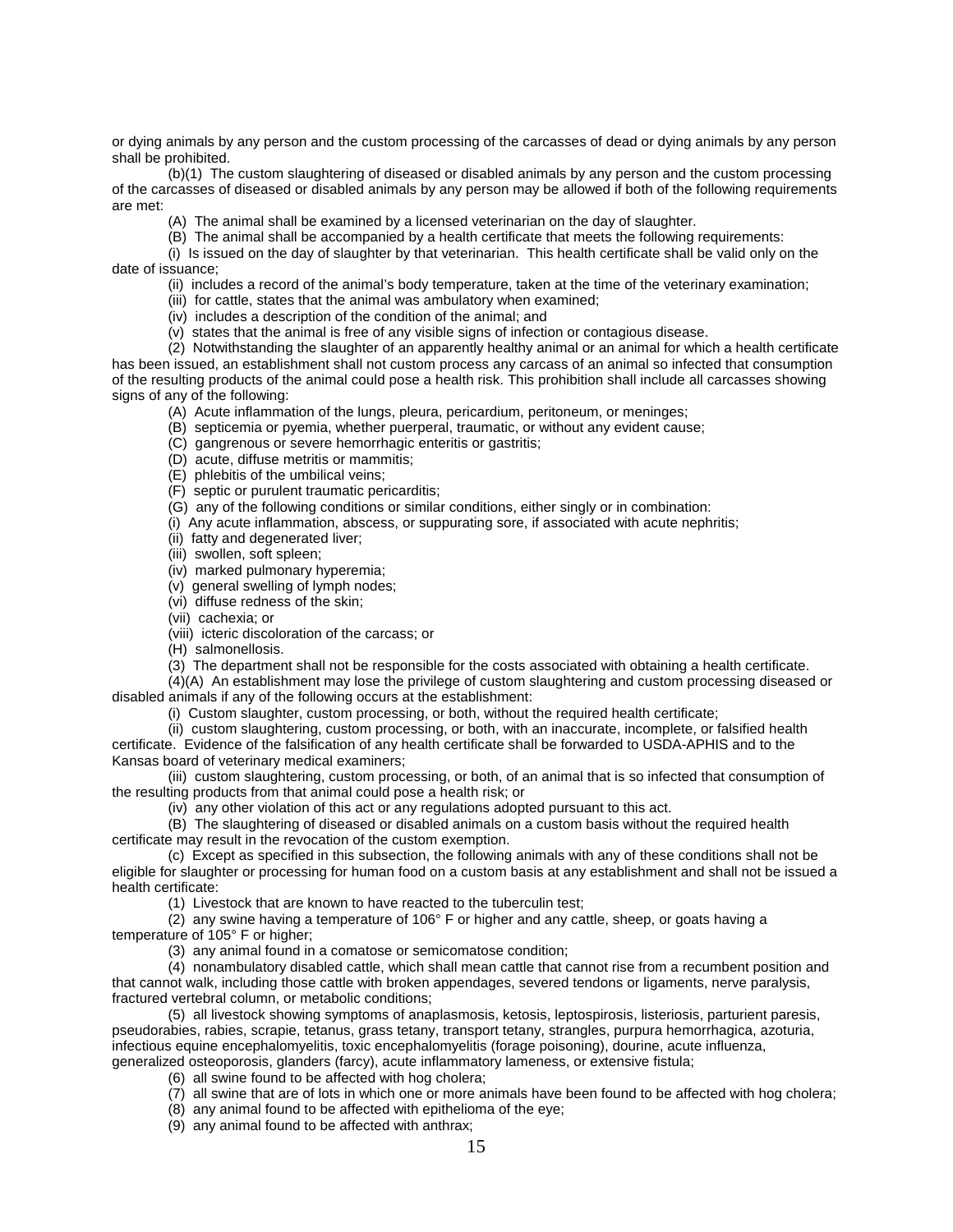(10) any animal of a lot in which anthrax is found, until it has been determined by a veterinary inspection that no anthrax-infected livestock remain in the lot;

(11) all cattle found, upon veterinary inspection, to be affected with anasarca in an advanced stage and characterized by an extensive and generalized edema;

(12) any hog showing that it is affected with acute swine erysipelas;

(13) any animal showing signs of the onset of parturition, until after parturition and passage of the placenta;

(14) any goat that has reacted to a test for brucellosis; or

(15) any animal suspected of having been treated with or exposed to any substance that could impart a biological residue that would make the edible tissues unfit for human food or otherwise adulterated.

(d) Only those requirements of the act relating to sanitation and adulteration shall apply to the slaughtering or processing, or both, of healthy rabbits by any person if either of the following conditions is met:

(1) The rabbits are raised by that person and are for the exclusion use or consumption by that person, members of that person's household, former members of that person's household, or that person's nonpaying guests and employees.

(2)(A) That person slaughters not more than 250 rabbits in a calendar year;

(B) the rabbits are for distribution directly to household consumers from that person's own premises; and

(C) that person does not engage in the business of buying or selling any rabbits or rabbit products capable of use as human food in a calendar year. (Authorized by K.S.A. 2005 Supp. 65-6a44; implementing K.S.A. 2005 Supp. 65-6a31; effective Jan. 1, 1989; amended Sept. 1, 2006.)

**K.A.R. 4-16-7a. Inspection fees.** (a) Each establishment that requires inspection services at any time other than the establishment's regularly scheduled inspection periods or requests voluntary inspection services shall be subject to the charges specified in this regulation to defray the department's costs of providing these inspection services. Regularly scheduled inspection periods shall not include any legal holiday or any officially observed holiday as designated in K.A.R. 1-9-2.

Each establishment that requests inspection services on a legal holiday or an officially observed holiday as designated in K.A.R. 1-9-2 shall give the secretary at least two weeks' notice before the holiday. Except for Martin Luther King, Jr. Day, the Fourth of July, and Veterans' Day, if the legal holiday occurs or is observed on a Monday or Friday, the fees shall also apply to inspection services requested during the adjacent weekend.

(c)(1) The hourly fee shall be \$28. The hourly fee shall be calculated in quarter-hour units. Unless otherwise specified, a required minimum charge of two hours shall be assessed.

(2) For slaughter with the mark of inspection, the hourly fee shall be assessed for the amount of time needed to conduct the inspection. The inspection shall include the inspector's drive time to and from the establishment. If the establishment processes with the mark of inspection that day, then the amount of time to inspect the processing operations shall be included in the total inspection time.

(3) For processing with the mark of inspection, a fee of \$40 shall be assessed per day if the establishment is processing with the mark of inspection and not slaughtering with the mark of inspection.

(d) Each establishment that requests inspection services over eight hours in one day shall be assessed fees as follows, if the secretary can accommodate the extra time:

(1) If the request is made before the inspector's arrival at the establishment or while the inspector is at the establishment, the hourly fee shall be assessed for the actual time of the additional inspection. The two-hour minimum charge shall be waived, and the inspector's drive time shall not be charged.

(2) If the request is made after the inspector has left the establishment, the hourly fee shall be assessed, including the two-hour minimum charge. The inspector's drive time shall not be charged.

(3) If the establishment requests to slaughter with the mark of inspection when the regularly inspected operation is processing, the request may be granted by the secretary without assessing overtime charges if the operations will not exceed the establishment's regularly scheduled hours that day.

(4) Any requests specified in this subsection may be denied by the secretary if the requested additional time at the establishment causes inspections to be missed at other establishments.

(e) Payment of all applicable fees shall be due at or before the end of the month following the date of the requested inspection services. If the fees are not paid, requests for the following may be denied by the secretary:

(1) Inspection services on holidays;

(2) inspection services outside of the establishment's regularly scheduled inspection periods; and (3) voluntary inspection services.

(f) Any applicable fees may be waived by the secretary under either of the following conditions:

(1) The establishment trades a regularly scheduled day of inspection in the week during which the additional inspection services are provided.

(2) Additional requested inspection services can be provided without causing undue hardship to the program.

(g) For fees associated with 4-H slaughter or processing, each establishment providing slaughter services associated with 4-H shall be assessed fees as follows for each seven-day calendar week, Sunday through Saturday:

(1) The facility shall be provided with not more than eight hours of inspection services without charge for 4- H slaughter operations in a 24-hour period.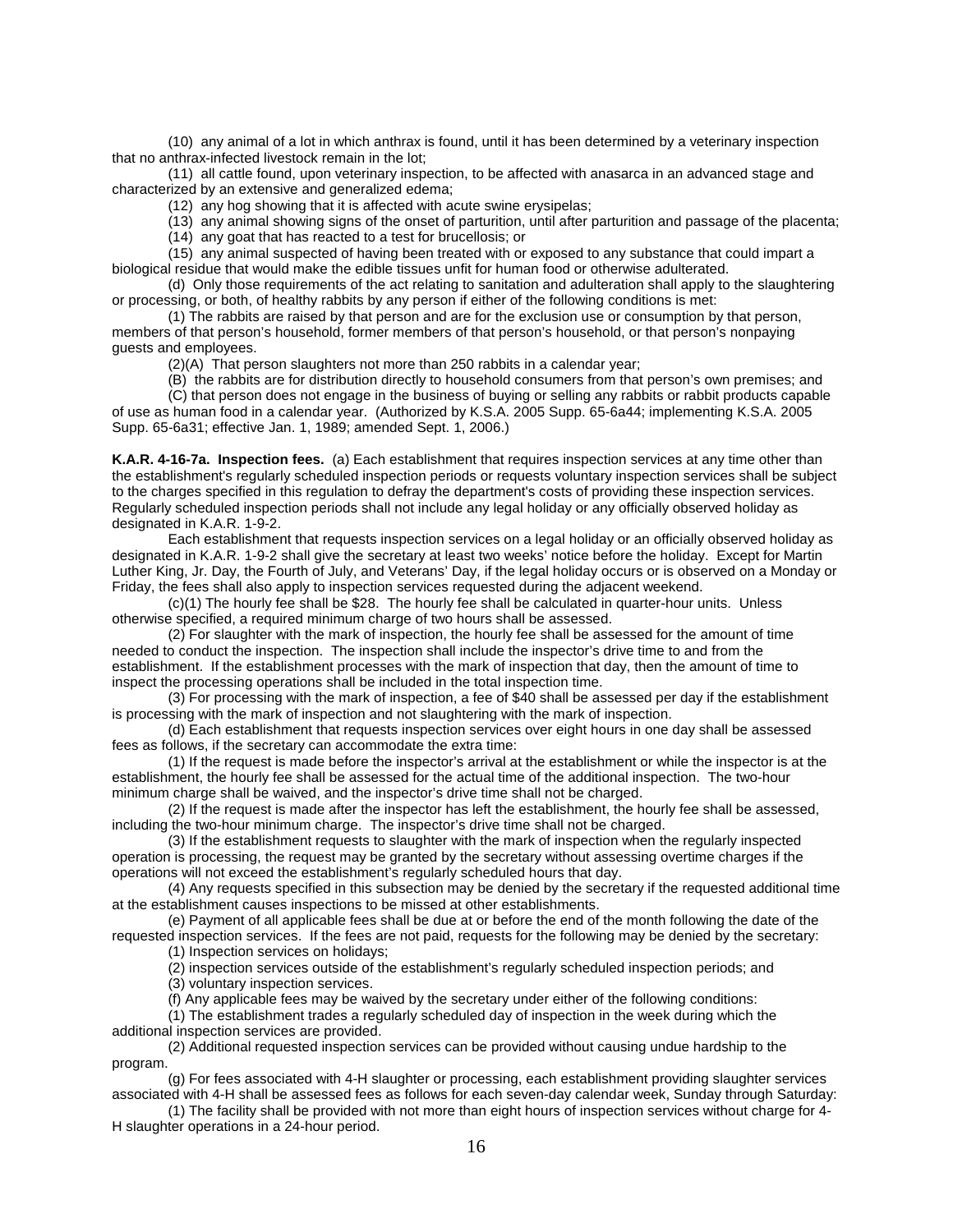(2) Inspection services for 4-H slaughter for more than eight hours in a calendar week shall be subject to the hourly fee specified in subsection (c) for slaughter.

(3) The fee may be waived if the facility cancels a day of inspection in the same seven-day calendar week in which 4-H slaughter is conducted.

(4) The fee shall be assessed for actual inspection time and shall not include the inspector's drive time to and from the facility. (Authorized by K.S.A. 2011 Supp. 65-6a26 and K.S.A. 2011 Supp. 65-6a44; implementing K.S.A. 2011 Supp. 65-6a26; effective May 1, 1986; amended Jan. 1, 1989; amended July 1, 1993; amended Jan. 17, 2003; amended July 18, 2008; amended May 10, 2013.)

**K.A.R. 4-16-129a. Special marking for custom products.** Each custom prepared carcass, parts thereof, and each package of custom prepared or processed product shall be plainly marked ``CUSTOM--NOT FOR SALE'' in letters not less than three-eighths inch in height immediately after being received or prepared. (Authorized by K.S.A. 65-6a22, 65-6a-23, 65-6a24, 65-6a31, 65-6a44; effective May 1, 1975.)

**K.A.R. 4-16-250. Adoption by reference.** (Authorized by K.S.A. 65-6a44; implementing K.S.A. 65-6a25, 65-6a30 and 65-6a35; effective May 1, 1987; revoked Sept. 1, 2006.)

**K.A.R. 4-16-251. Adoption by reference.** (Authorized by K.S.A. 65-6a44; implementing K.S.A. 65-6a25, 65-6a30 and 65-6a35; effective May 1, 1987; revoked Sept. 1, 2006.)

**K.A.R. 4-16-252 Temperature requirements.** (Authorized by K.S.A. 65-6a44; implementing K.S.A. 65-6a25 and 65- 6a30; effective Dec. 26, 1988; revoked Sept. 1, 2006.)

**K.A.R. 4-16-260 Miscellaneous beef products.** (Authorized by K.S.A. 65-6a44; implementing K.S.A. 65-6a20; effective May 1, 1988; revoked Sept. 1, 2006.)

**K.A.R. 4-16-300. Civil penalty; order.** Each order assessing a civil penalty shall include the following:

(a) A statement citing K.S.A. 65-6a56, and amendments thereto, authorizing the assessment of a civil penalty;

(b) a specific reference to each provision of the act or implementing regulation that the respondent is alleged to have violated;

(c) a concise statement of the factual basis for each alleged violation;

(d) the amount of the civil penalty that is assessed; and

(e) the notice of the respondent's right to request a hearing. (Authorized by K.S.A. 2007 Supp. 65-6a44;

implementing K.S.A. 2007 Supp. 65-6a56; effective July 1, 1992; amended Dec. 12, 1994; amended July 18, 2008.)

**K.A.R. 4-16-301.** (Authorized by K.S.A. 65-6a44; implementing K.S.A. 65-6a56; effective July 1, 1992; amended Dec. 12, 1994; revoked July 18, 2008.)

**K.A.R. 4-16-302. Amount of civil penalty.** (a) A separate civil penalty shall be assessed for each violation of any provision of the Kansas meat and poultry inspection act or any implementing regulation that results from each independent act or failure to act by any person<sub>r</sub> or the person's agent or employee. In determining whether a given violation is independent of and substantially distinguishable from any other violation for the purpose of assessing separate civil penalties, consideration shall be given to whether each violation requires an element of proof not required by another violation. If several violations require the same elements of proof and are not distinguishable, assessment of separate civil penalties shall be within the discretion of the secretary or the secretary's authorized representative.

(b) For each violation, the amount of the civil penalty shall be within the following ranges:

(1) For each violation of K.S.A. 65-6a34 or K.S.A. 65-6a41, and amendments thereto, or any regulations implementing these statutes, the civil penalty shall be not less than \$100 and not more than \$1,000.

(2) For each violation of K.S.A. 65-6a22, K.S.A. 65-6a24, K.S.A. 65-6a25, K.S.A. 65-6a27(a), K.S.A. 65- 6a29, K.S.A. 65-6a31, or K.S.A. 65-6a32, and amendments thereto, or any regulations implementing these statutes, the civil penalty shall be not less than \$100 and not more than \$2,500.

(3) For each violation of K.S.A. 65-6a20, K.S.A. 65-6a21, K.S.A. 65-6a23, K.S.A. 65-6a27(b), 65-6a28, or K.S.A. 65-6a33, and amendments thereto, or any regulations implementing these statutes, the civil penalty shall be not less than \$100 and not more than \$5,000.

(c) For the second or each subsequent occurrence of a violation within a three-year period for which a civil penalty has been assessed, the civil penalty assessed for the subsequent violation shall be not less than double the amount of the civil penalty assessed for the original violation but not more than the maximum amount for the category listed. (Authorized by K.S.A. 2007 Supp. 65-6a44; implementing K.S.A. 2007 Supp. 65-6a56; effective July 1, 1992; amended July 18, 2008.)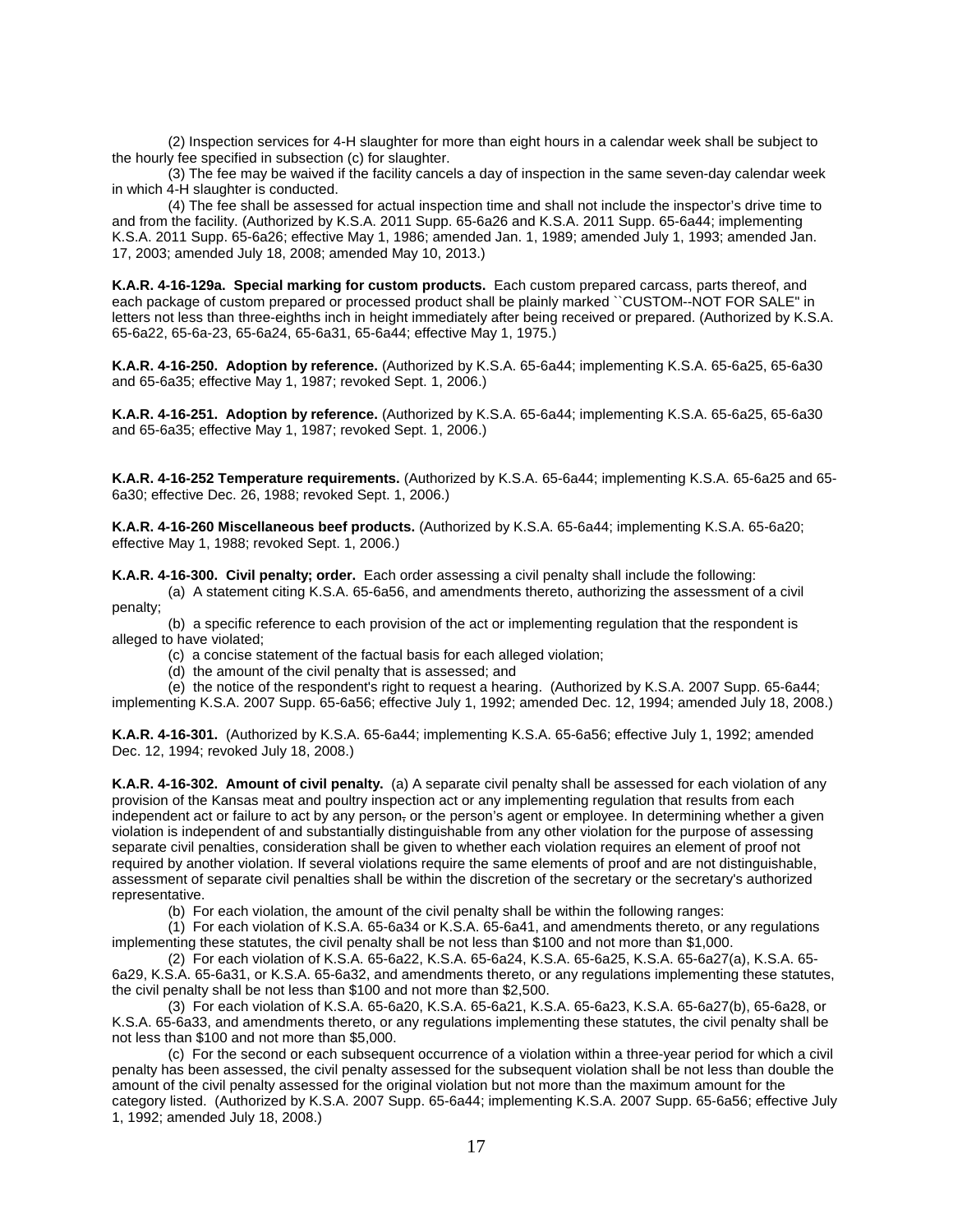**K.A.R. 4-16-303. Criteria to determine dollar amount of the civil penalty.** In determining the amount of civil penalty, the gravity of the violation shall be considered by the secretary or the secretary's designee. Factors to be considered shall include the following: (a) The potential of the act to injure or endanger the health of any consumer, or the general public;

(b) the severity of actual or potential injuries;

(c) the respondent's history of compliance with the Kansas meat and poultry inspection act and the implementing regulations;

(d) any action taken by the respondent to remedy the specific violation or to mitigate any adverse effects that were the result of the violation; and

(e) specification of whether or not the violation involved any adulterated article, misrepresentation, or fraud. (Authorized by K.S.A. 2007 Supp. 65-6a44; implementing K.S.A. 2007 Supp. 65-6a56; effective July 1, 1992; amended July 18, 2008.)

**K.A.R. 4-16-304. Informal settlement.** (a) Any respondent may request a settlement conference if the respondent timely filed a written request for hearing. The request may be made before the prehearing conference.

(b) If a settlement is reached, the parties shall reduce the settlement to writing and present the proposed written consent agreement to the secretary. The consent agreement shall state that, for the purpose of the proceeding, the following conditions are met:

(1) The respondent admits the jurisdictional allegations and admits the facts stipulated in the consent agreement.

(2) The respondent neither admits nor denies the specific violations contained in the order.

The respondent consents to the assessment of a stated civil penalty, if any is assessed. The consent agreement shall include all terms of the agreement and shall be signed by all parties or their counsel. (Authorized by K.S.A. 2007 Supp. 65-6a44; implementing K.S.A. 2007 Supp. 65-6a56; effective July 1, 1992; amended Dec. 12, 1994; amended July 18, 2008.)

**K.A.R. 4-16-305. Adjusting the amount of the civil penalty.** (a) Each respondent shall present all evidence on the issue of adjustment of the civil penalty at the settlement conference. This evidence may include mitigating factors or new evidence not previously known to the secretary when the order was issued.

(b) Upon presentation by the respondent of new evidence establishing facts and circumstances that were unknown to the secretary or to the secretary's duly authorized agent when the order was issued and that relate to the gravity of the violation, an adjusted civil penalty may be assessed. If these additional facts establish that a respondent did not commit a violation, the order shall be amended or vacated.

(c) The burden shall be on the respondent to present evidence of any mitigating factors to support any requested reduction in the amount of the civil penalty. The amount of the civil penalty may be reduced if the reduction serves the public interest.

(d) The amount of a civil penalty shall not be reduced to less than \$100 per offense.

(1) Whether or not a civil penalty is reduced shall be within the sole discretion of the secretary or the secretary's duly authorized representative.

(2) Reductions shall not occur unless evidence of mitigating factors has been presented by a respondent. (Authorized by K.S.A. 2007 Supp. 65-6a44; implementing K.S.A. 2007 Supp. 65-6a56; effective July 1, 1992; amended Dec. 12, 1994; amended July 18, 2008.)

**K.A.R. 4-16-306. Retail exemption; establishments selling food other than meat and poultry.** (a) Any person operating an establishment that is registered or required to be registered under the Kansas meat and poultry inspection act may process meat and poultry products for retail sale without the mark of inspection as specified in 9 C.F.R. 303.1, as adopted in K.A.R. 4-16-1c, if both of the following conditions are met:

(1) The establishment is maintained and operated in a sanitary manner.

(2) The establishment meets the applicable requirements of the department's regulations to ensure that any carcasses or parts thereof, meat, meat food products, poultry, and poultry products handled on a retail basis, and any containers or packages containing these products, are separated at all times from both of the following:

(A) Carcasses or parts thereof, meat, meat food products, poultry, and poultry products that bear the mark of inspection; and

(B) carcasses or parts thereof, meat, meat food products, poultry, and poultry products custom-prepared according to K.S.A. 65-6a31(b), and amendments thereto, and 9 C.F.R. 303.1, as adopted in K.A.R. 4-16-1c. (b) If an establishment at which inspection under the Kansas meat and poultry inspection act is maintained processes or sells food other than meat, meat food products, poultry, or poultry products, the owner or operator of that establishment may be required to obtain a separate license, permit, or registration for those operations at the establishment under the Kansas food, drug, and cosmetic act, K.S.A. 65-619 et seq. and amendments thereto. (Authorized by K.S.A. 2011 Supp. 65-6a30 and 65-6a44; implementing K.S.A. 2011 Supp. 65-6a30, K.S.A. 2011 Supp. 65-6a31, as amended by L. 2012, ch. 145, sec. 30, and K.S.A. 65-6a34, as amended by L. 2012, ch. 145,